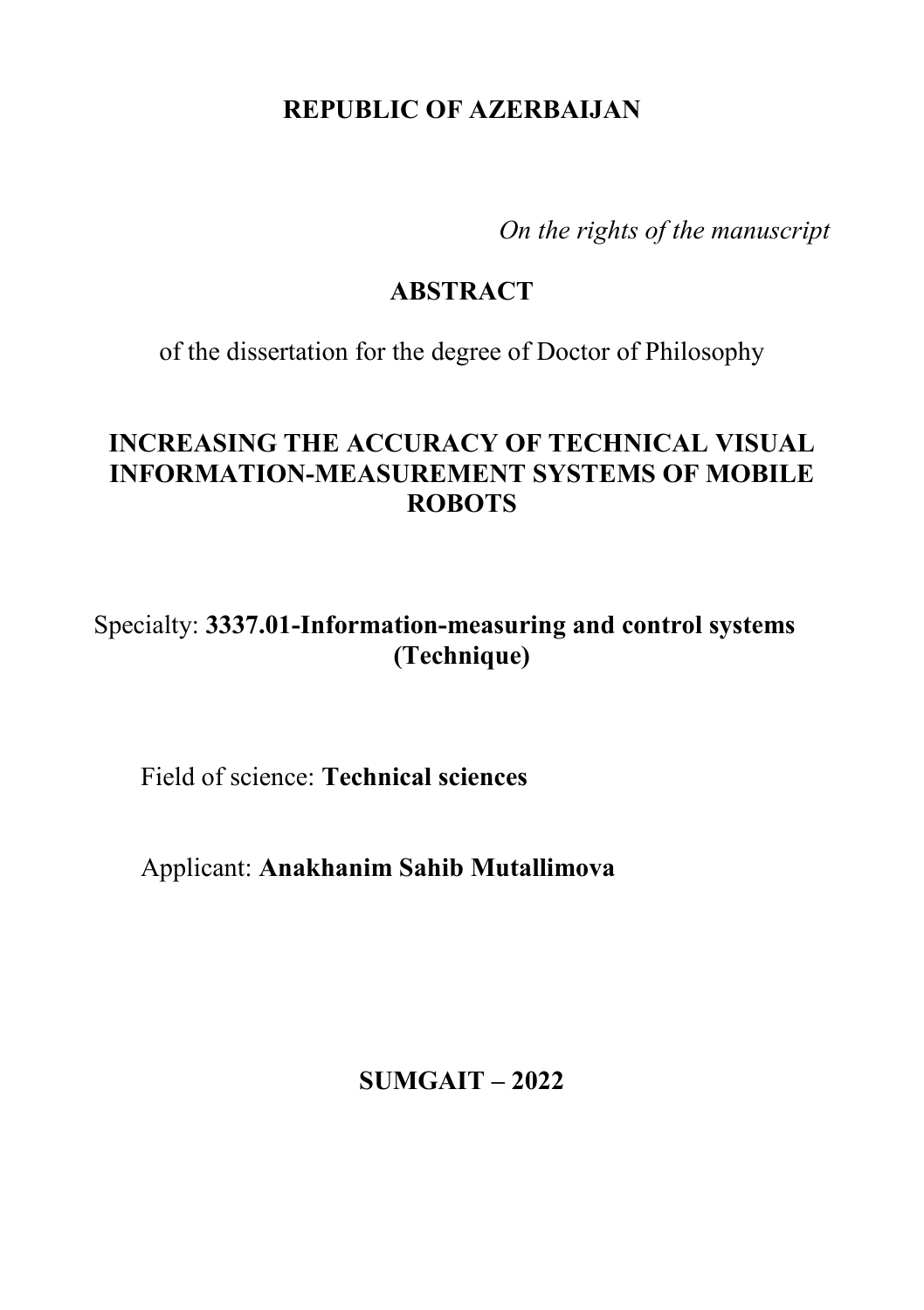The work was performed at Azerbaijan State Oil and Industry University, "Electronics and automation" department.

Supervisor: Doctor of Technical Sciences, professor **Rahim Gurban Mammadov**

Official opponents: Doctor of Technical Sciences, professor **Ismayil Mahmud oghlu Ismayilov** 

> Doctor of Technical Sciences, professor **Javanshir Firudin Mammadov**

Doctor of Philosophy in Technology, Accocciate, professor **Mazahir Mahammad Isayev**

**Ali Hasan Naghiyev** 

Dissertation council FD 2.25 of Supreme Attestation Commission under the President of the Republic of Azerbaijan operating at Sumgait State University

Chairman of the Dissertation council: Doctor of Technical Ssciences,<br>professor professo Aqii Hamid Huseyno Seientific secretary of the Dissertation council: Doctor of Philosophy in  $\triangle$ professor **Turqay Kilim Huseynov** Chairman of the Scientific seminar: **Doctor of Technical Sciences,**<br>professor professor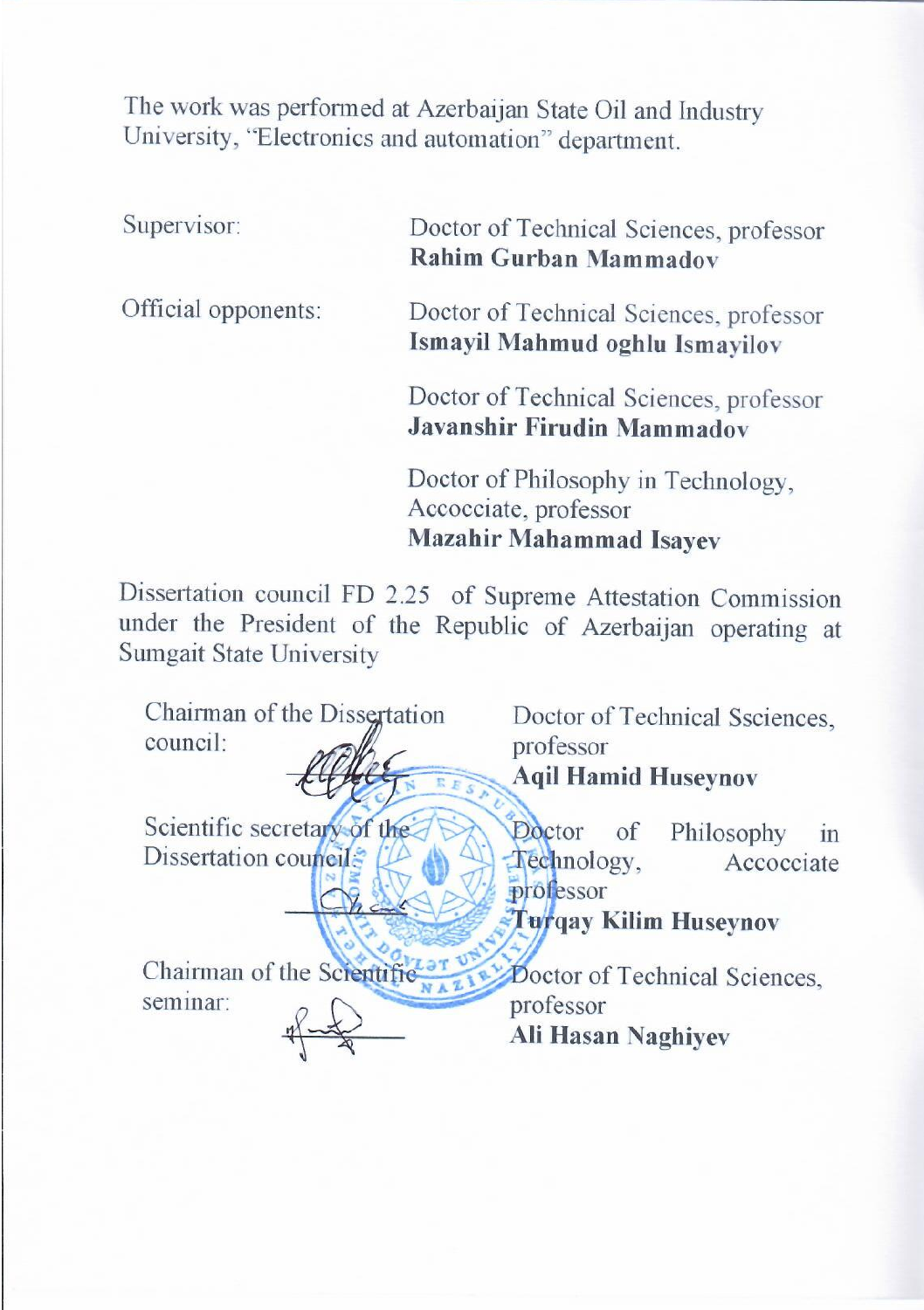### **GENERAL CHARACTER OF THE WORK**

**The topicality of the subject.** Mobile roboto-technical systems are used today in various fields. Corporate customers are interested in multifunctional industrial robots, mass purchasers get intellectual vacuum cleaners and robotic dogs, and security services and defenders rely on autonomous devices having the ability to solve problems connected with following and searching.

 In this case, all such devices should ideally move in a strange and unexpected state of the real world steadfastly.

A generalized structural-functional scheme of a robot interacting with the environment is illustrated in Figure 1. The robot generally consists of 4 systems: communication systems with information-measurement ("Sensory"), control ("Brain"), executor ("Motor"), and other robots, human or robot internal systems ("Language").



**Figure 1. Generalized structural-functional scheme of a robot interacting with the environment**

Information-measurement system ("Sensor") is a robot artificial sensing body designed to receive and transform information about the robot's state, according to users of the external environment and robot control system ("brain").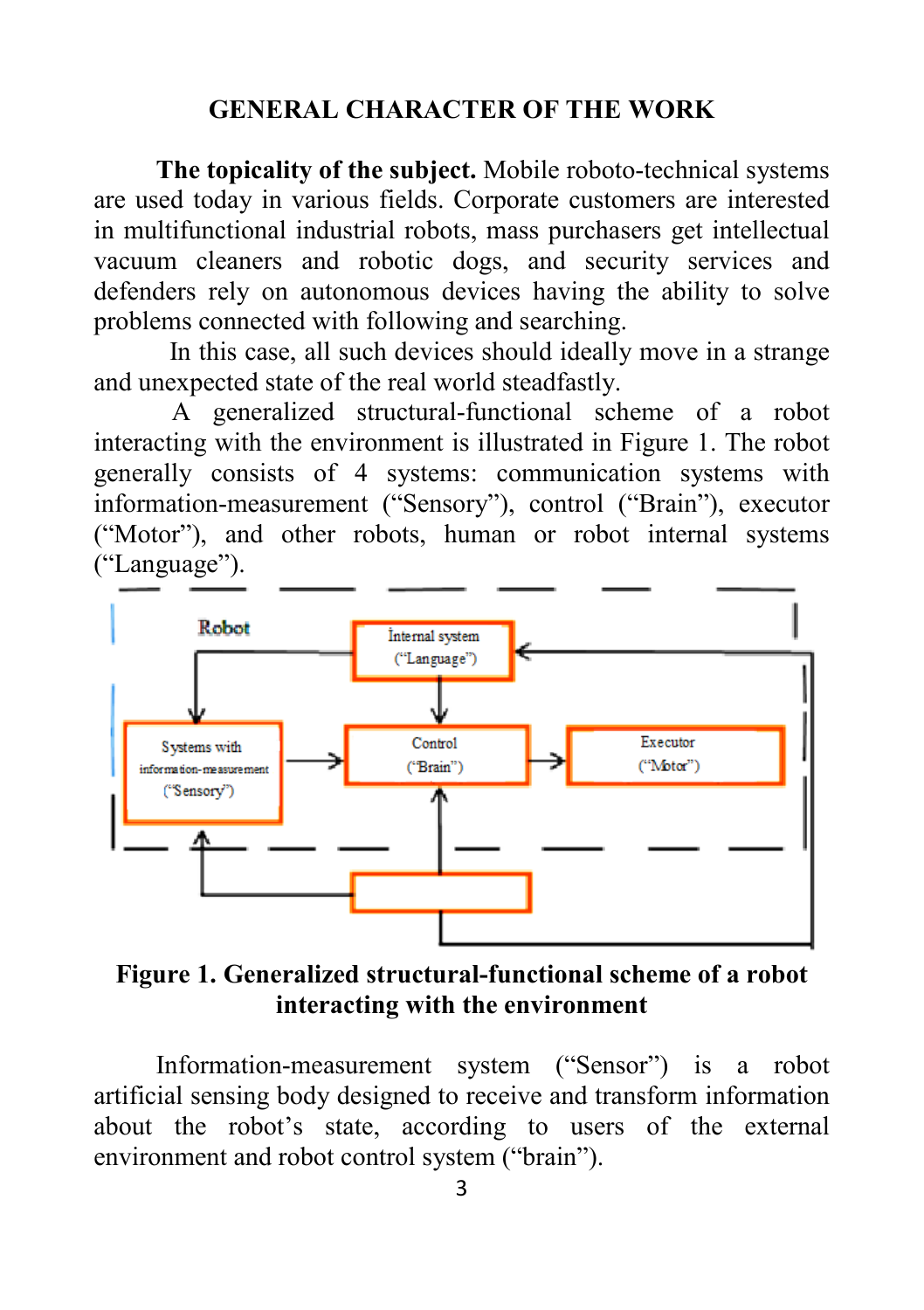The robot control system is designed for the followings: First, for the development of the law for controlling the mechanisms (engines) of the executive system using the feedback signals of the information-measurement system; second, for the communication of human and robot in any language. The robot's intellectual capabilities are defined by the information-measuring and control system.

The robot's executive system serves to execute control signals formed by the control system, as well as affecting the environment. Samples of executive systems: manipulators (mechanical hands), pedipulators (mechanical feet), self-propelled carts, 3D-tomography apparatus, etc.

The robot communication system is designed to organize information exchange between robot systems, robots and human or other robots in a language they understand. The purpose of this exchange is to provide a brief summary of the tasks assigned to the robot, the organization of a dialogue between human and robot, the control of the robot's activity, diagnostics of malfunctions, and routine inspection of the robot.

According to the functional scheme, one of the main places in the structure of the adaptive robot is occupied by the IMS.

A generalized structural scheme of modern informationmeasurement control systems (MIMCS) [16] with mobile robots (MRs) is presented (Figure 2), where: ID - initial data; EE - external environment; AMCS - autonomous movement control system; CDB - cartographic database; EEMFS-External environment model formation system; MPS - movement planning system; ES and NS executive and navigation systems; TCs – tracking conductors.

As it is seen from Figure 2, technical vision systems (TVS) is more widespread in comparison with other sensor systems, and therefore has the greatest semantic potential for recognition of external objects during cartography, as well as the ability to perform external motion.

4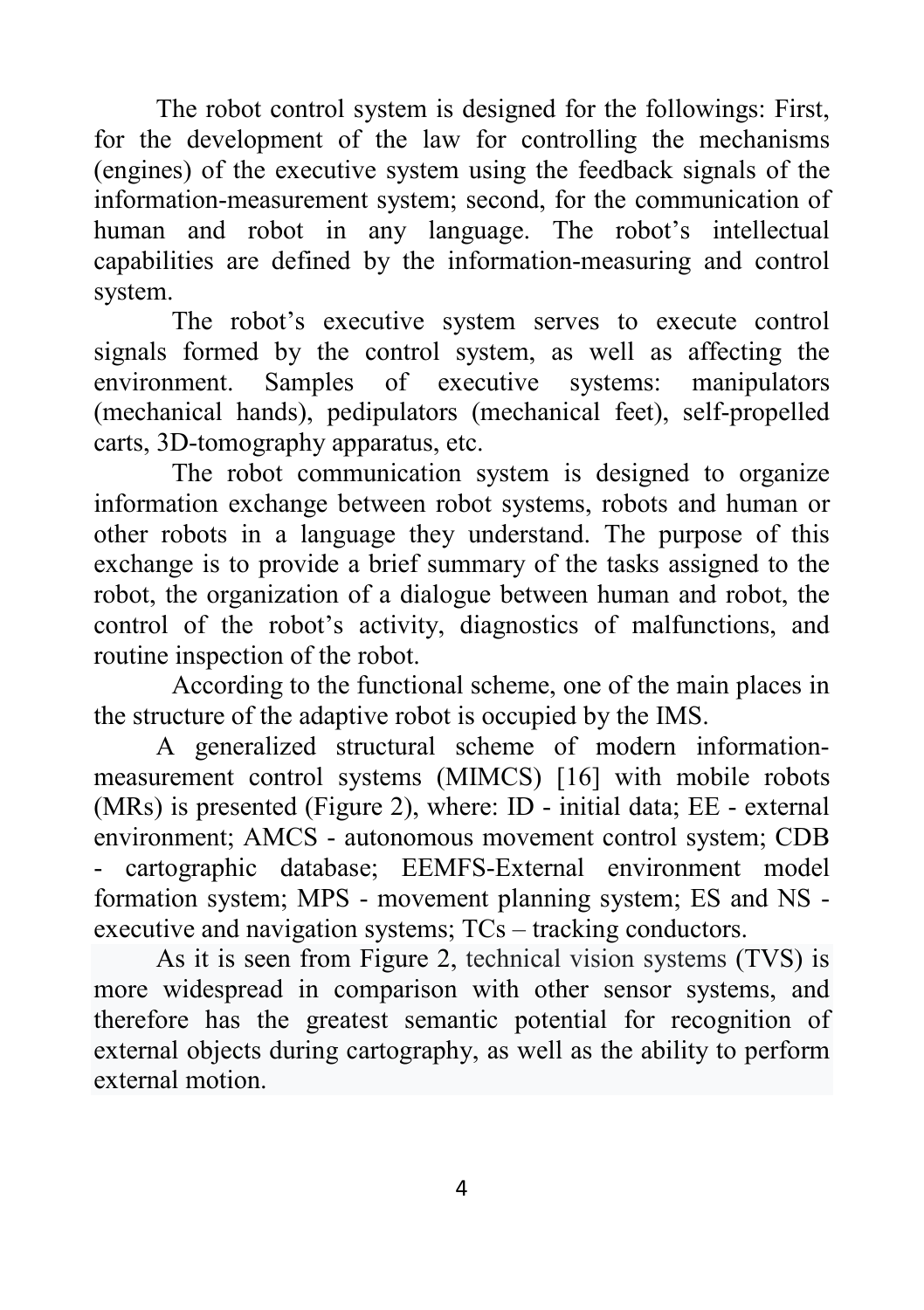

**Figure 2. Generalized structural scheme of modern informationmeasuring control systems of mobile robots (MR)**

The work of TVİMS primarily deals with the processing and analysis of visual information, that is, images of the working area.

Despite the specific cases of application of the recognizable object image with high reliability, it has the general basic structure in Figure 3, where 1 is measuring channel: 8 is illumination device, 9 is the initial object, 10 is input object image parameters array for image recognition, 11 is analog-discrete and 12 is discrete digital converter and 13 is transformer, 2 is memory device designed to store the digital equivalent of the standard object, 3 is the block of MVO, specifying the 4 - devices that record their inclination of the unit given in block 5, 6 is the block forming the signaling system of devices, inclination and adjustment effects. The work of the system is managed by the controller device- 7.

The literature sufficiently deals with the processing of visual information with the help of computers. However, the features of robotic-technical issues that require large-scale data processing in real-time computational and affordable microprocessor compounding complicates the use of digital methods and analysis of image processing.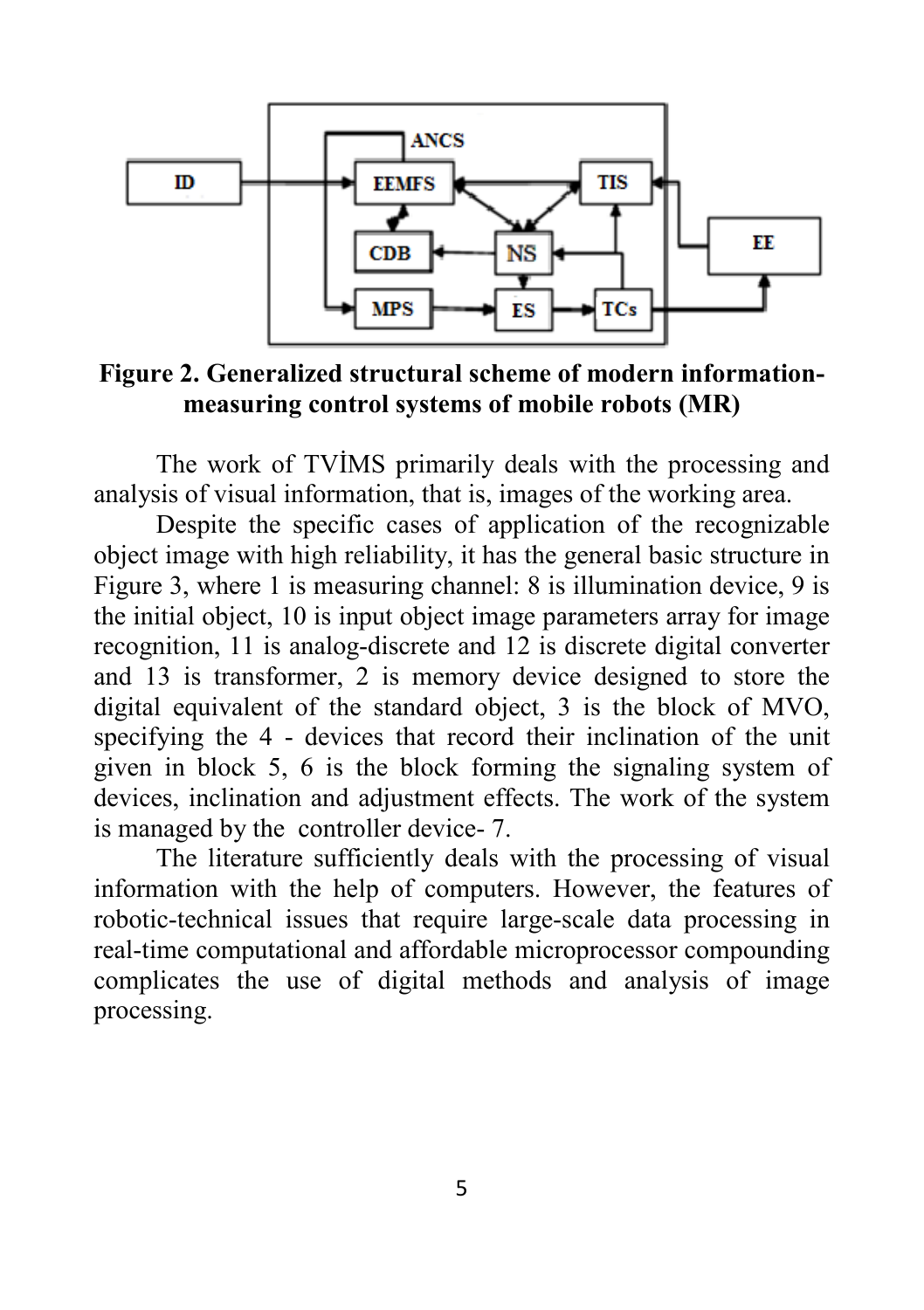

**Figure 3. Proposed generalized structural scheme of technical visual systems with increased accuracy of recognition by the correction of error measurement of image parameters**

In most production issues, the function of the IMS includes such operations as execution of the object type, defining its condition and direction. When the object is within a specified distance from the video viewer of technical vision system, these operations are successfully performed, i.e. image analysis is performed on a fixed scale. Currently, it is enough to have a set of invariant signs of moving and turning around in the technical vision system's recognition system. The problem of defining the type, condition and direction of an object on an ever-changing scale is still unresolved.

The reduction of videoinformation volume in IMS is mainly carried out by half-tone binarization of the images, i.e. the representation of the image in two gradient (color or half-tone) images. Binary image analysis is simpler than half-tone image analysis and is performed fairly quickly. In addition, it is easier to define the features of the object (topology, meters, etc.) in a binary image. For this reason, the vast majority of TVIMS processes and analyzes binary images of objects [11].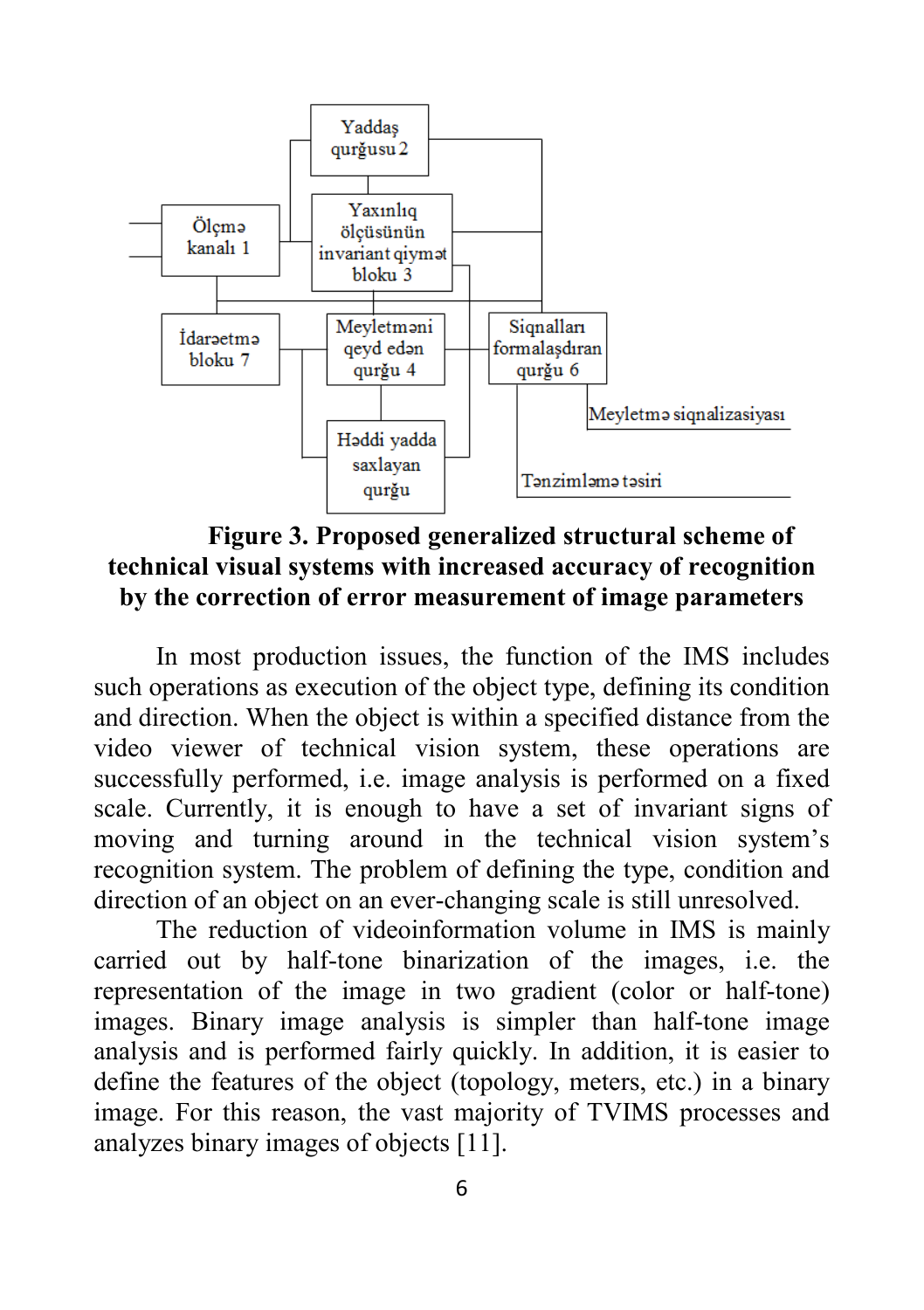Binarization can be performed in two ways:

1. General binarization of a contrast object and background is carried out sufficiently in the image. All colored pixels are accepted as the pixels of an object. In this case, colored pixels are assigned by single values, and background pixels are assigned by zero values.

2. In poor contrast, depending on the color model, the image is divided into layers by the degree  $(R, G, B)$  or brightness  $(Y)$ . As a result, several monochrome images are captured. Color pixels are then assigned by single values, and the remaining pixels are considered as background pixels with zero values [15,23].

For initial algorithms of multi-stage image processing, binary images are used as input data, which provides the most favorable results in sufficient contrast of objects and background images. Therefore, the analysis of binary images in this work is given a great deal of attention. The binary image has a black and white dot. In this case, the black pixels in the image correspond to the points of the object and the background dots correspond to the white pixels of the image. Based on this, the binary image can be represented in the form of data array of "1" and "0", in this case the object is assigned by "1" and the background by "0".

In the release of small and medium series, the use of rigidly programmed robots is connected with a big challenge. Therefore, much attention is paid to the creation and application of adaptive robots capable of correcting their performance according to the working area conditions, based on real-time sensor information in industrial settings. One of the key positions in the structure of the adaptive robot is the IMS. This is primarily connected with the analysis and processing of visual information, that is, the images of the working area.

Currently, there is a demand for intellectual systems of information processing in many areas of science and technology [9,35,36,48,85,100]. Human is taken as a model of such systems. As it is known, human receives most of all the information by sight, and the whole human activity is focused on visual processing of information. Therefore, TVS is a key element of the intellectual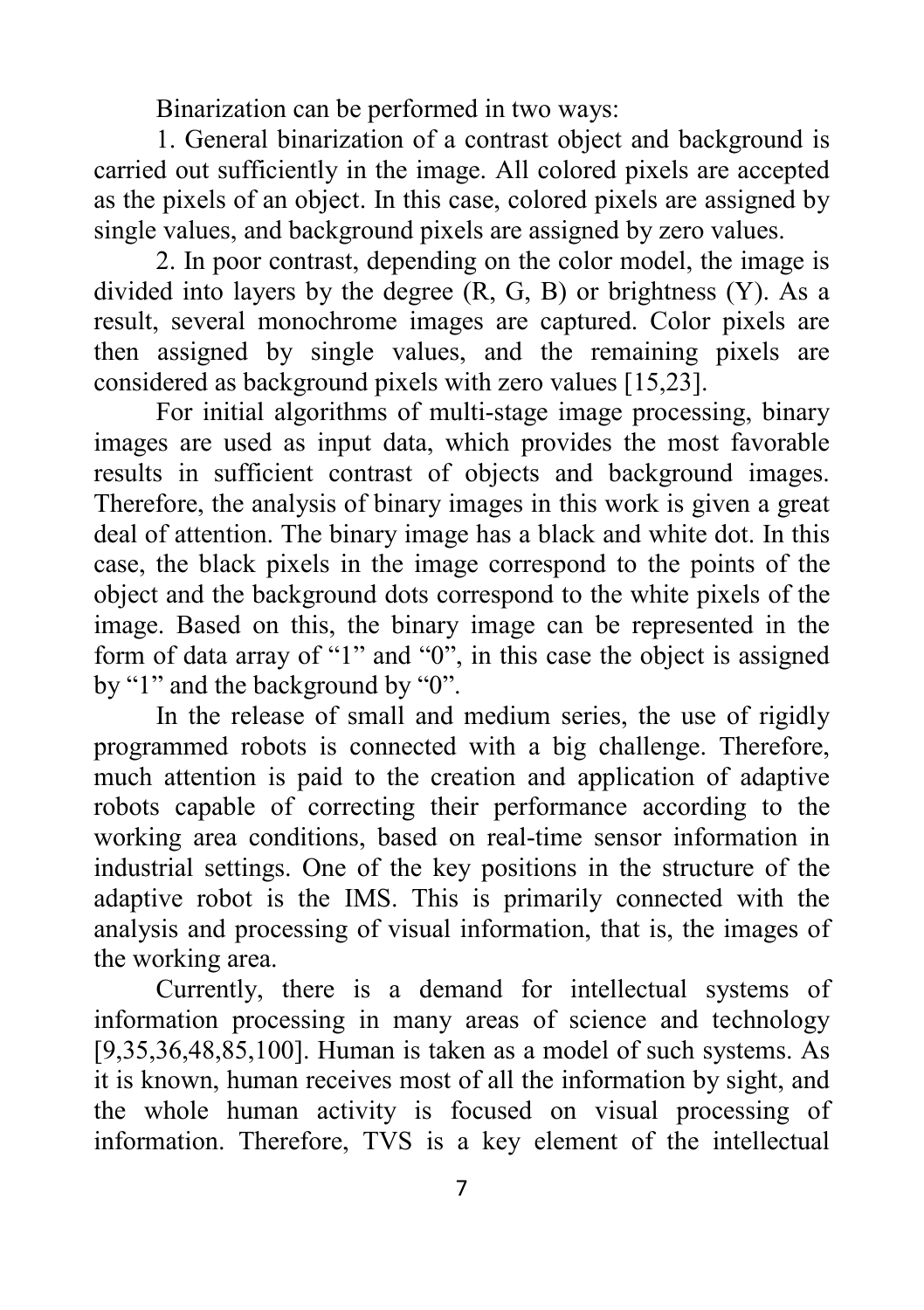information processing system, and TVS efficiency is a key factor in the development of the entire intellectual system.

It is well-known that effectiveness is a generalized parameter characterizing the quality of TVIMS in solving the stated problems. The effectiveness of TVIMS is mainly characterized by three parameters in its operation: rapid recognition of objects, reliability and accuracy.

The level of rapid working and reliability is directly dependent on the level of technical means development and is currently quite high. As for the recognition accuracy of TVIMS facilities, the problems connected with the high demands for accuracy, as well as the variety and complexity of the issues presented, have not been solved yet, i.e. recognition accuracy of objects is one of the most important parameters determining TVIMS effectiveness.

Getting acquainted with the sources of TVIMS has shown that the recognition accuracy of objects is influenced by the following factors: the presence of noise in images, the spatial transformation of objects (sliding, rotation and scaling), and non-ideality of proximity measurement.

In this regard, the subject of the work dedicated to the development of methods, algorithms and tools to increase the recognition accuracy of objects according to the images is a topical scientific and technical issue.

Generally, the error in recognizing images due to their δsigns can be presented to the following dependence:

 $\delta = f(\sigma_{\text{noise}}, \sigma_{\text{spatial transform.}}, \sigma_{\text{MVO}})$  (1) where  $\sigma_{\text{noise}}$  is the error of computing the number of pixels concerning the object and background, as well as the signs in the object shape changing;  $\sigma_{\text{spatial transform}}$  is the error of computing signs in change of number and absolute value of signs;  $\sigma_{MVO}$  is the error of computing the signs due to systematic errors and magnitude effects of proximity measurement.

**The purpose of the work**. The aim of the dissertation is to develop an effective method for recognizing objects based on images in increasing the accuracy.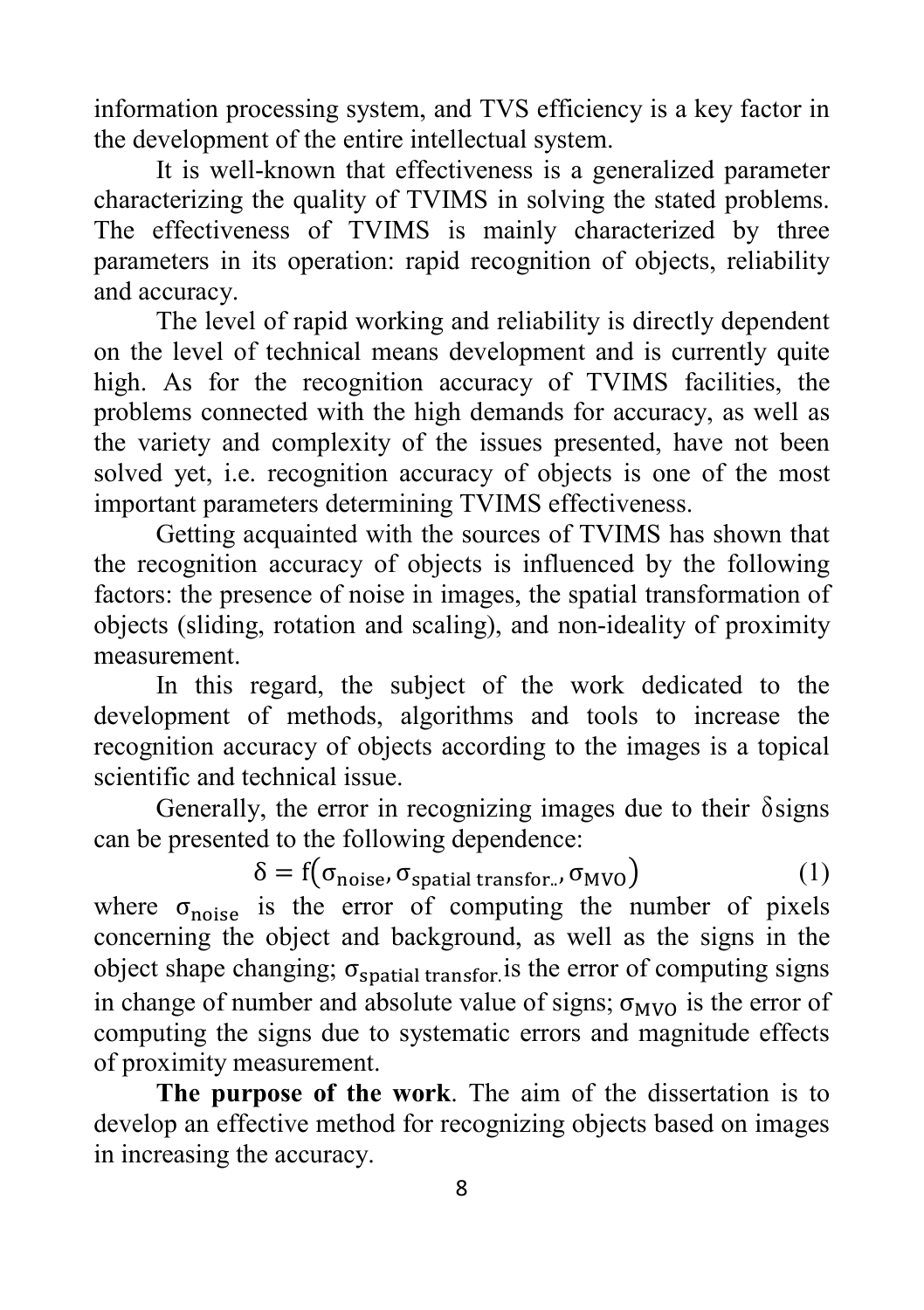The following problems have been solved to achieve the goal:

1. Noise level analysis was performed depending on the noisiness degree of binary images of fully- connected masks and objects with simple algorithm and logical filtration.

2. Noise level algorithm was developed in binary images of objects.

3. Methods for recognizing object image were developed by determining their mutual location at appropriate scopes according to standard description.

4. Dependence formulas for the moment of inertia of the object's image on the rotation and scaling of the image were obtained.

5. The formulas for the value with invariance and minimal sensitivity of the systematic and random errors in the measured values of object (MVO) and scale parameters was developed.

**Scientific novelty of the work**. The following scientific results were achieved during the research process:

1. Noise level algorithms were proposed in the binary images of objects by selecting image points and measuring geometric parameters.

2. A method for recognizing a single and multi-countered object for a standard image by determining mutual location was proposed according to the scale.

3. A system of formulas showing the dependence of the object's image on the rotation of moment of inertia and the change in scale was proposed.

4. Formulas were proposed for the values of MVO providing additives and multiplicative errors of the recognized object and the standard images and invariance of object recognition to change systematic errors of the measured values of the object and scalability parameters with available conditions of identity.

5. The formula was proposed for the value of MVO providing minimal sensitivity in systematic and random errors changing in the measured values of the object and scale parameters during recognition process.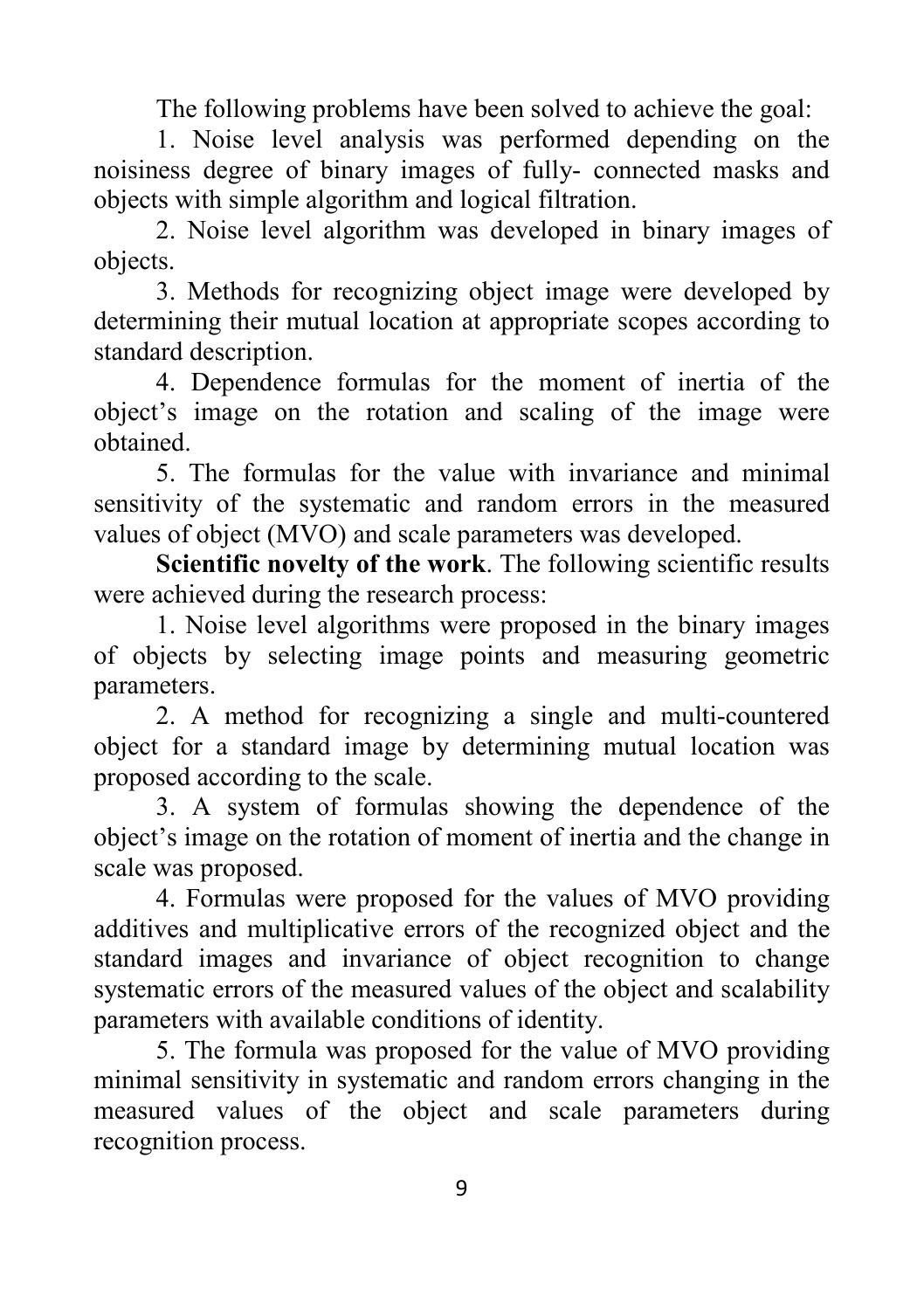**Research methods**. The research is based on the use of image recognition theory, material resistance, discrete mathematics, trigonometry, and software in the Matlab environment. In order to approve the theoretical results, computer modeling was performed using the Matlab environment.

**The practical value of the work is resulting in the followings**:

1. The devices leveling binary noises in the object's image have been developed by measuring geometric parameters protected by the patent of the Republic of Azerbaijan (No. F20130005).

2. The software has been developed to solve the problem of noise leveling in binary images using a computer.

3. The software has been developed to solve the problem of recognizing an object image by determining its location relative to any standard condition.

The designed devices and software can be used for recognizing the objects on satellite images.

**Carrying out the results of the work**. The algorithms and software systems presented in this work have been applied to the image processing process by the Information Processing Center of the Special Design Bureau of the National Aerospace Agency. Also, the results of the scientific research were used as laboratory work and lecture materials in the teaching process at Azerbaijan State Oil and Industry University.

**Author's personal presence**. The statement of the problem in the dissertation work, performing an experiment, analysis of the obtained results and generalizations were done by the author himself.

Publication. 21 scientific papers on dissertation work, including 1 patent, 10 articles (6 abroad) were published. 10 theses of the reports made at international and national conferences were published.

**Approbation of the work**:. The main provisions and results of the dissertation were reported and discussed: "Information Technologies and Computer Engineering" (Vinnitsa, 2011) BEPK, "Methods and means of coding, protection and compression of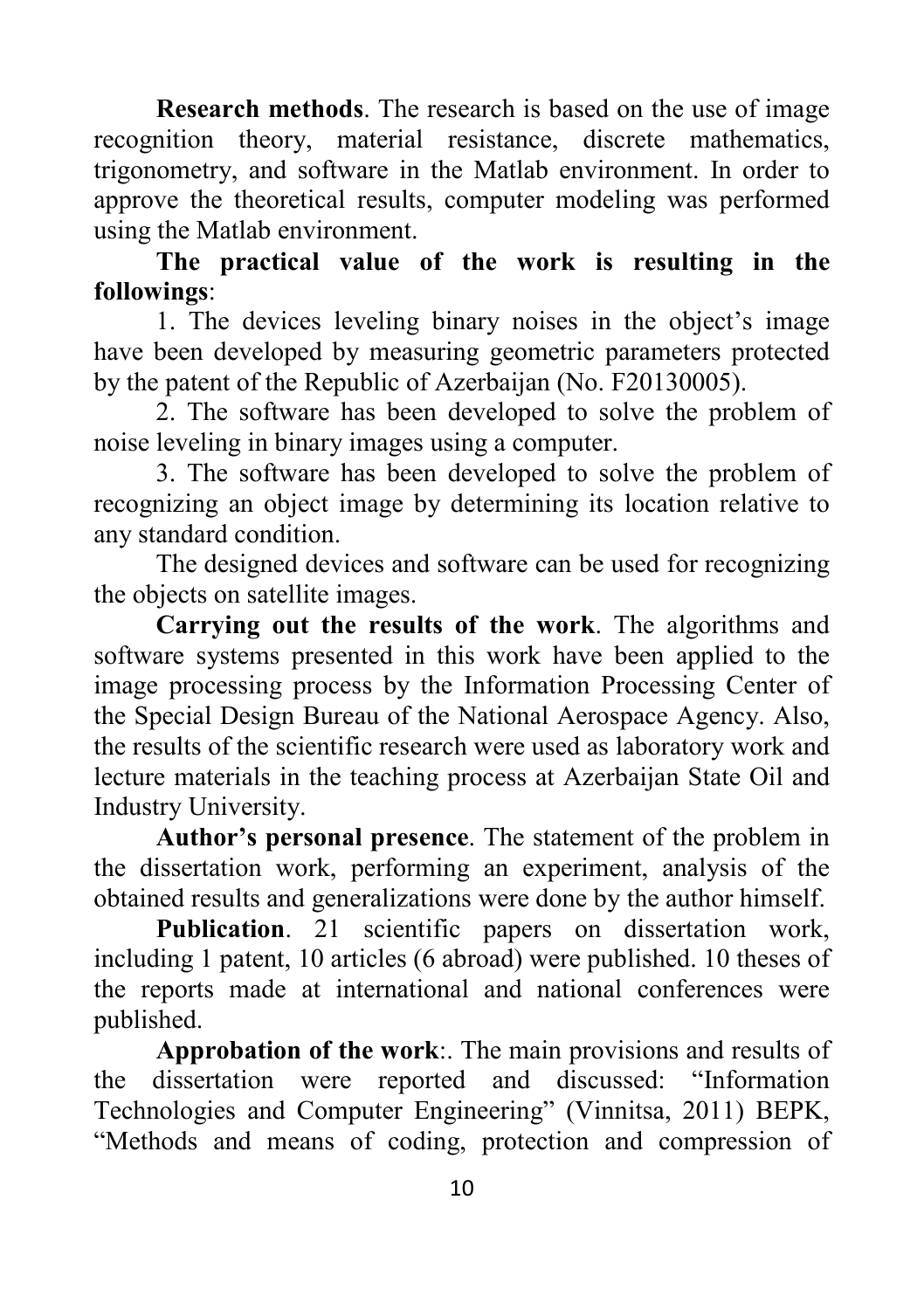information" (Vinnitsa, 2011) BEPK, "Information processes and technologies" (Sevostopol, 2012) in GATBEPK, "Information Technologies in the Modern World. Research of Young Scientists "(Kharkov, 2013) "Problems of IT Industry and development problems "(Kharkov, 2015).

**Publications**. The main content of the dissertation has been published in 19 scientific papers, including:

-1 article in the journal "East-European Journal of Technology", which is included in the list of Scopus;

-1 article in the "International Journal of Engineering Research and Science", which is included in the Index Copernicus list;

-1 patent of the Republic of Azerbaijan;

-3 articles have been published in the journals included in the list of Higher Attestation Commission of the Republic of Azerbaijan;

-1 article without co-author;

-3 articles have been published in prestigious journals in the Ukraine, Russia and India.

**The volume and structure of the work**: The dissertation consists of an introduction, 3 chapters, conclusion, a list of the literature and an appendix. 203 pages, 33 pages of pictures, 26 pages of tables, 16 page of 144 list of the used literature and 10 pages of appendix are expressed.

### **To be defended:**

1. The algorithm for eliminating "1" and "0" noises in the object's image with one or two pixels by measuring geometric parameters and selecting points of image

2. Graphoanalytic solution of the system of nonlinear equations

3. Computer modeling of noise elimination algorithms in binary images of objects

4. Computer modeling of inter-object proximity measurement that increases the reliability of recognizing the objects by technical visual systems.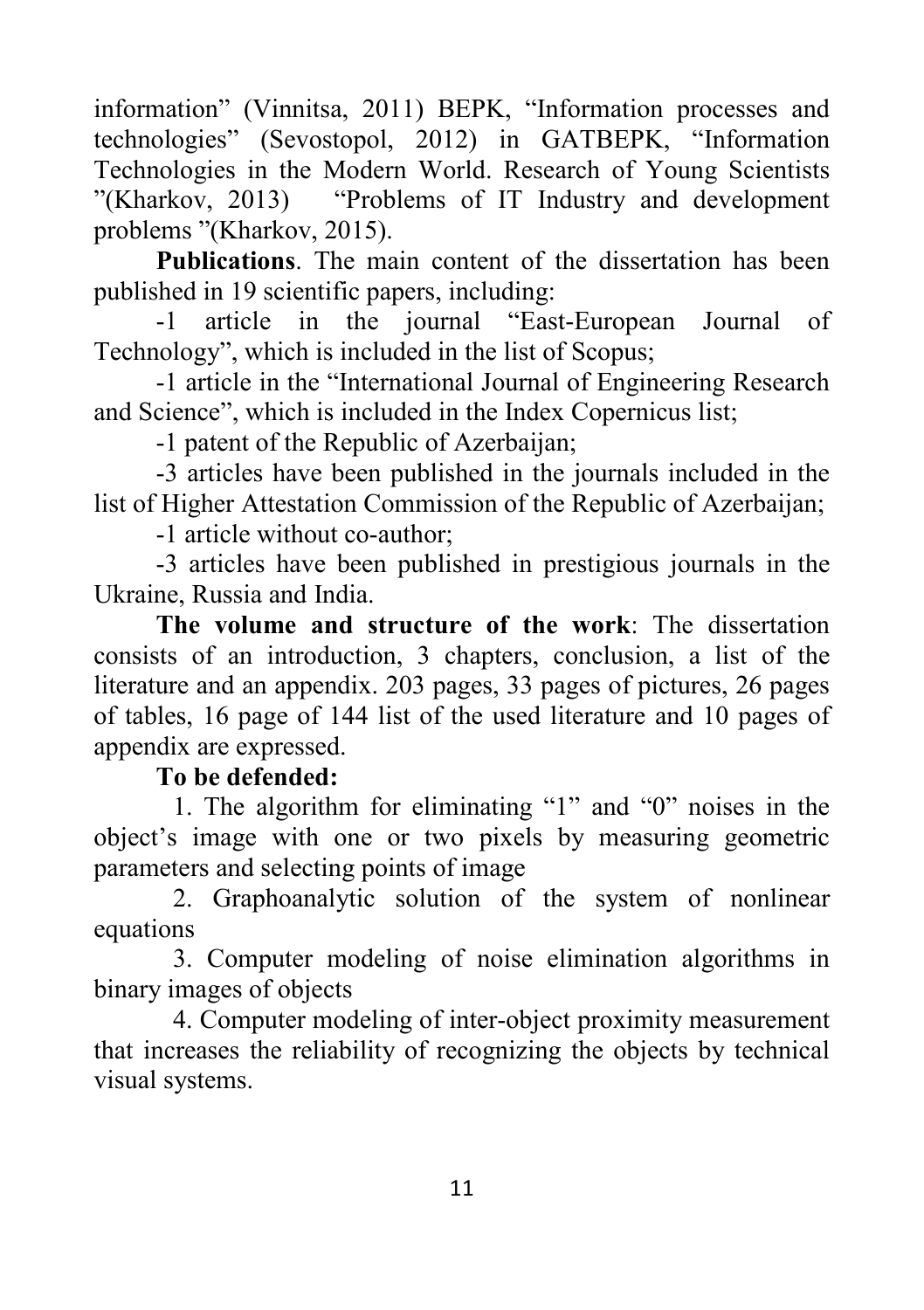# **THE PAPER SUBJECT**

**The introduction part** grounds the topicality of the work and mentions the need for a technique for recognizing TVS objects that increase the recognition accuracy and presents the purpose, scientific novelty and practical value of the work, and the implementation and approbation of the results.

**The first chapter** presents the application areas of mobile robots, the application of TVIMS in the analysis and processing of binary images of objects, binarization methods, the factors affecting the efficiency of the TVIMS, the methods of noise elimination.

In most cases, images obtained from TVIMS have a "noise" in addition to an image. These may be completely false values of individual pixels that are not related to distortion of the color or brightness of some group pixels or their true color, that is, noises are explained as scattered variation of the isolated elements of the image [36, 49,77].

 Due to the distorted nature of the image, the noise can be divided into several types:

• additive noise - some random number with different values at each point is added to the color or brightness value of each pixel;

• multiplicative noise - The color or brightness value of each pixel is multiplied by some random number the values of which are close to the unit and different at each point;

• impulse noise - the color or brightness values of some individual pixels are distorted until they lose any information about the values that are not distorted.

The following methods are used to eliminate noises:

• linear algorithms for each pixel of the image processed by a linear combination of several pixels of the original image;

• elimination algorithms of noises, the values of which are ranked by a rising series and the image is captured based on a sequence list of image pixel brightness;

• local-additive algorithms, the processing structure of which depends on the features of the image, unlike many filters. As a result,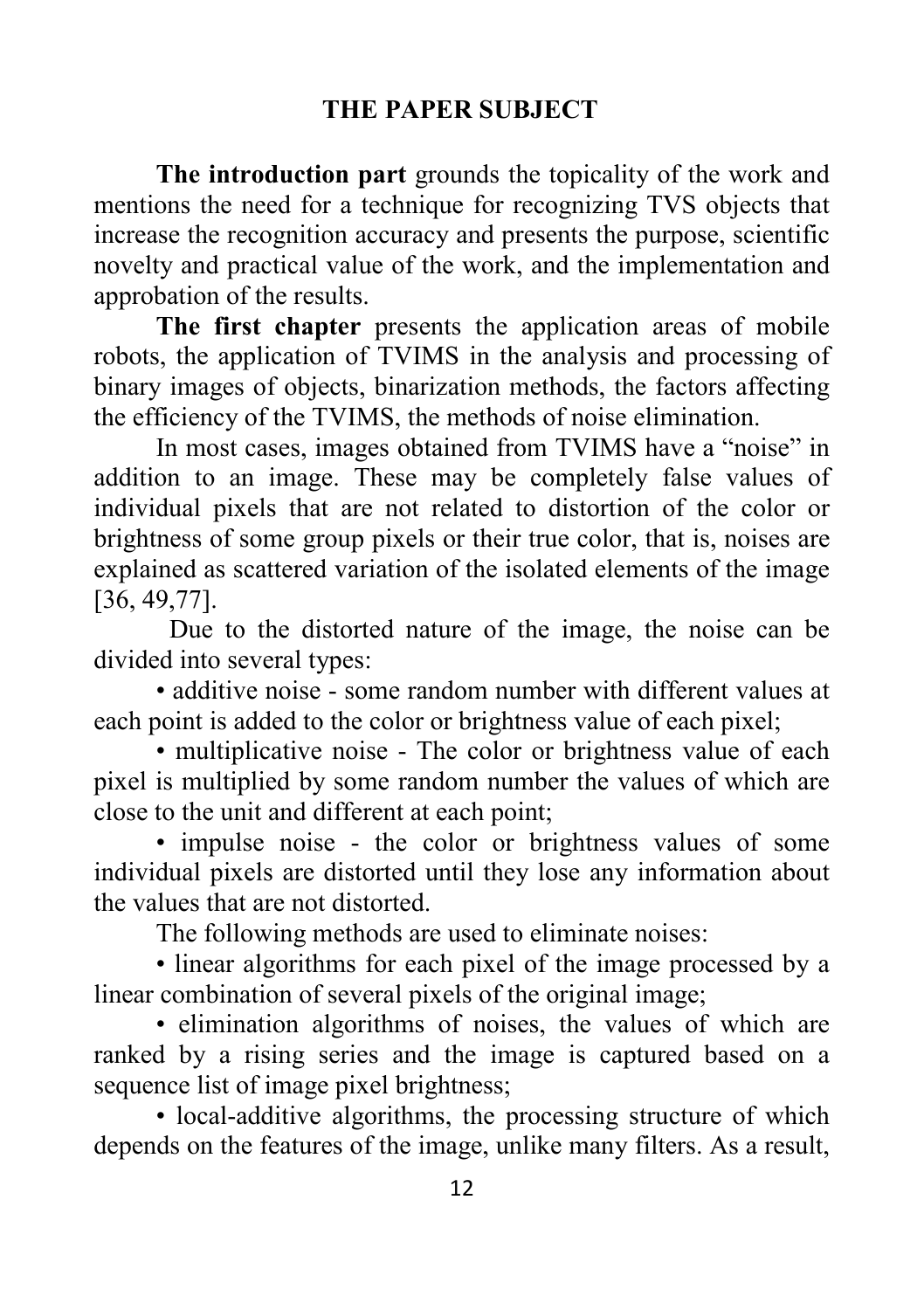unevenness of useful details (boundaries, thin lines, etc.) occurs. Therefore, recent studies relate to the analysis of local-additive filtering algorithms under the influence of different types of noises;

• "expert" algorithms, which simultaneously use several parameters of adaptation and apply an expert system of initial recognition that a point belongs to a given type of object. Then the type of filter is selected according to the made decision;

• algorithms based on pixel grouping for brightness. Image smoothing methods based on pixel grouping, depending on their proximity to the center;

• small-scale noise intensification by differential operators; a combination of differential and superficial operators. The Gaussian and Laplace operators are linear, which is commutative, and can be combined by changing the sequence of operations execution:  $L^*(G^*I) = (L^*G)^*I = LoG^*I$ , where  $*$  is the opening. Instead of presmoothing the image, opening of both operators is performed, then the obtained operator is applied to the image;

• stochastic gradient operator. An optimal gradient mask defined taking into account the image's auto-correlation function and signal/noise correlation for a given noise based on it.

Different noise control methods have been developed that provide good results in the known spectral characteristics of noise. However, there are no models of noise processes in practice and there are difficulties in implementing classical techniques in technical visual systems. This is overall dimension-massive indicators in the implementation of a large amount of computational information and the machine. Relatively simple methods based on logical procedures are common [106].

Existing noise elimination algorithms have a general disadvantage - they make the boundaries of the image superficial.

When most elements of the image are exposed to distortion, the effectiveness of noise elimination algorithms becomes more important.

An analysis of existing TVIMS object recognition methods showed that three key factors have negative impact on the accuracy: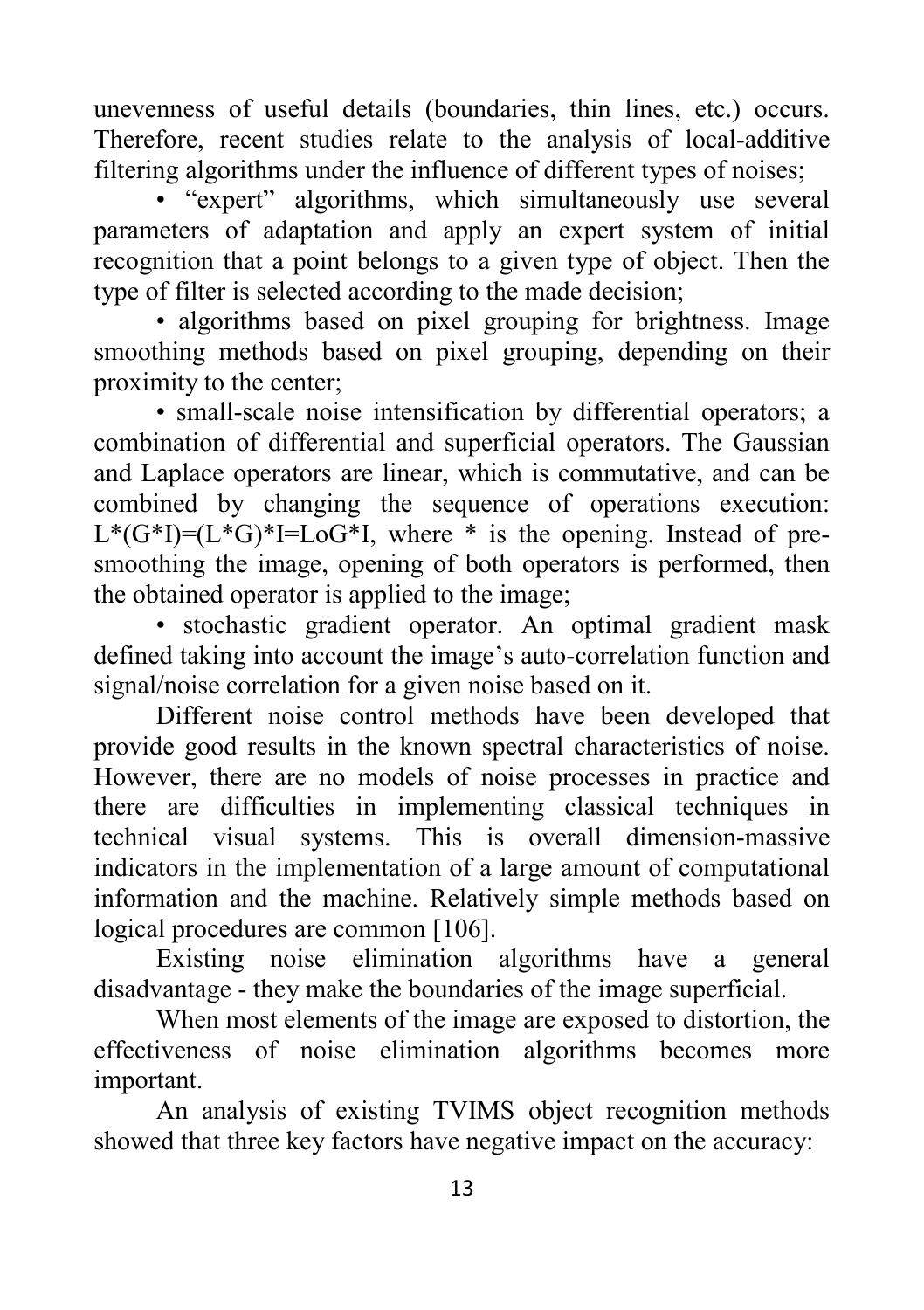- Noises, shown as distortion of color or brightness of some pixels, or totally incorrect values of individual pixels that are not related to the original color. In binary images, noises are expressed inverse values as accidentally changing individual pixels. Different noise control methods have been developed in known spectral characteristics of noises. However, in practice there are no models of noisy processes, the TVIMS encounters such difficulties in the implementation of classical methods, as algorithms for processing large amounts of information about primary data and complex mathematical apparatus. Also, the existing noise leveling algorithms have such significant drawbacks, as leveling the boundaries of the images.

- Spatial transformation of object images. Such simple and high-performance methods as codes and signatures for presentation of objects for further recognition require the collection of a priori information on objects, which makes them useless during linear conversion. Different methods and tools have been proposed for rotating and turning at a particular point after orthogonal displacement to determine the turning angle of the object image. However, these methods do not contribute to improving the recognition of objects. In them, static moments are considered as the main signs of object recognition. Analysis of the works showed that in this case signs integration were high, and the accuracy of the recognition was low. It was established that the use of only existing recognition algorithms is ineffective.

- Ineffectiveness of MVO to provide invariance for multiplicative and scaling errors. Such known dimensions as Euclid, Manhattan, Canberra, Minkowski, Chebyshev provide the minimization of additive and systematic errors without correction of scale changing. The specified dimensions will be equal to zero, i.e., the known object will correspond to the standard when the multiplicative errors of the standard are equal to the multiplicative errors of the recognized object and their scale is the same. With the increase in the difference between multiplicative errors and the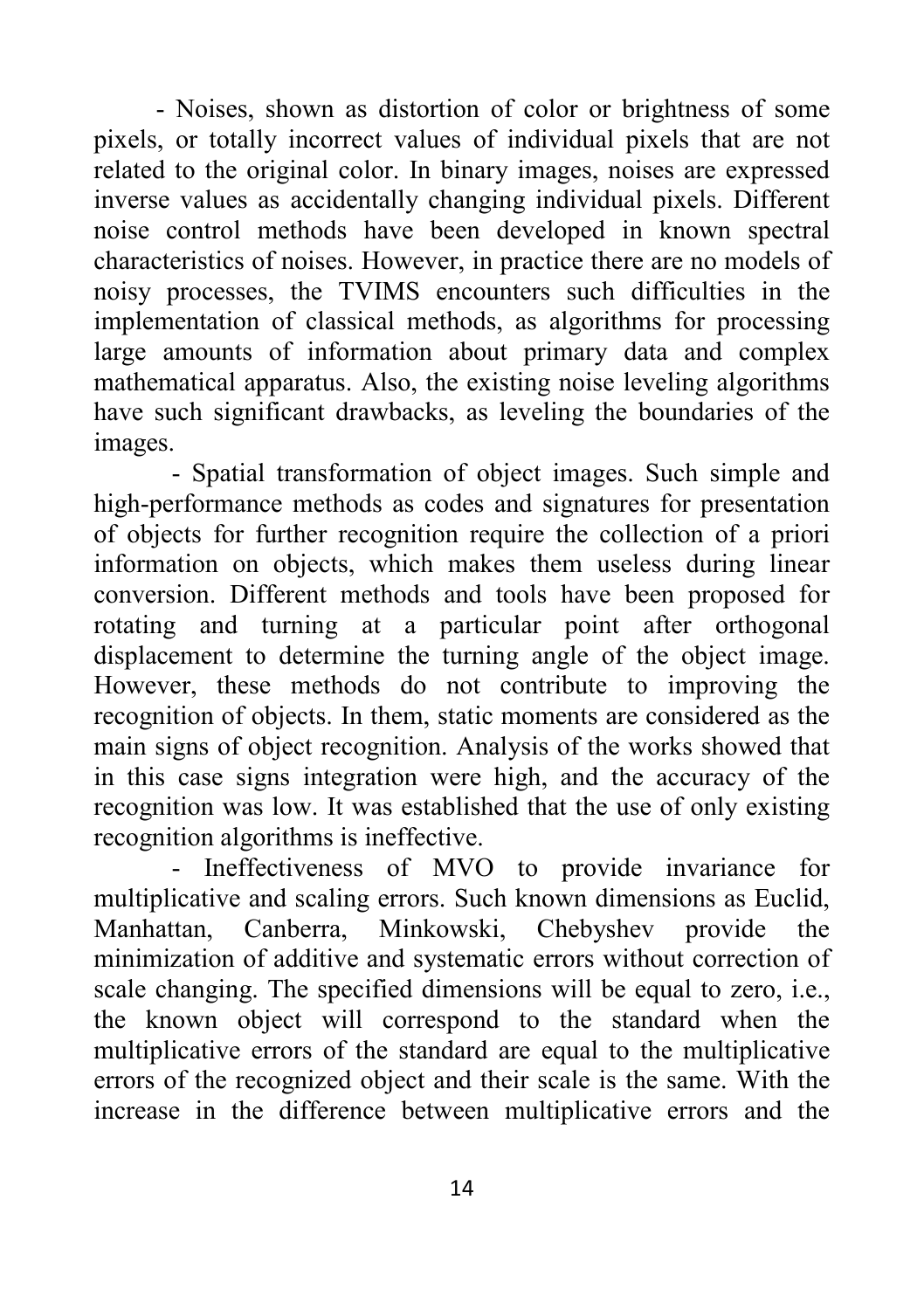change in the scale of the recognized object, the value of the measurement will also increase, which is a false result.

Object recognition reliability is a key quality characterizing TGS effectiveness.

In addition to specific object image, the images included in the TGS have the noises that distort the data of the research objects and negatively affects the recognition reliability.

Images included in the TVS that negatively affect the recognition reliability and distort the features characterizing the image are subject to affin (spatial) transformations.

The presence of systematic and large-scale errors in measuring the parameters of the images of the objects reduces their recognition reliability.

As a result of the analysis, the problems raised by the study were investigated. In order to increase the recognition reliability of TGS objects, it is advisable to find a way to eliminate noise in the images of objects, develop a recognition method for objects images to be transformd by affin , and develop a MVO value expression with multiplicative and large-scale error invariance.

> As a result, future research was put forward to consider the factors that influence TVIMS accuracy.

**The second chapter** deals with the development of noise elimination algorithms in binary images of objects, the determination of the change in moments of inertia in the conversion of objects images, the problems of dependence of inter-object proximity change providing approximation of the projection markers and invariance of systematic errors in space displacement:

1. Algorithm of "1" and "0" noises elimination in the image of one- and two-pixel object by measuring geometric parameters and selecting points of the image.

The state of the points surrounding it is analyzed to identify the characteristics of the central point, the perimeter element (the location of the image contour), the area element (within the image contour), or the existence of noise.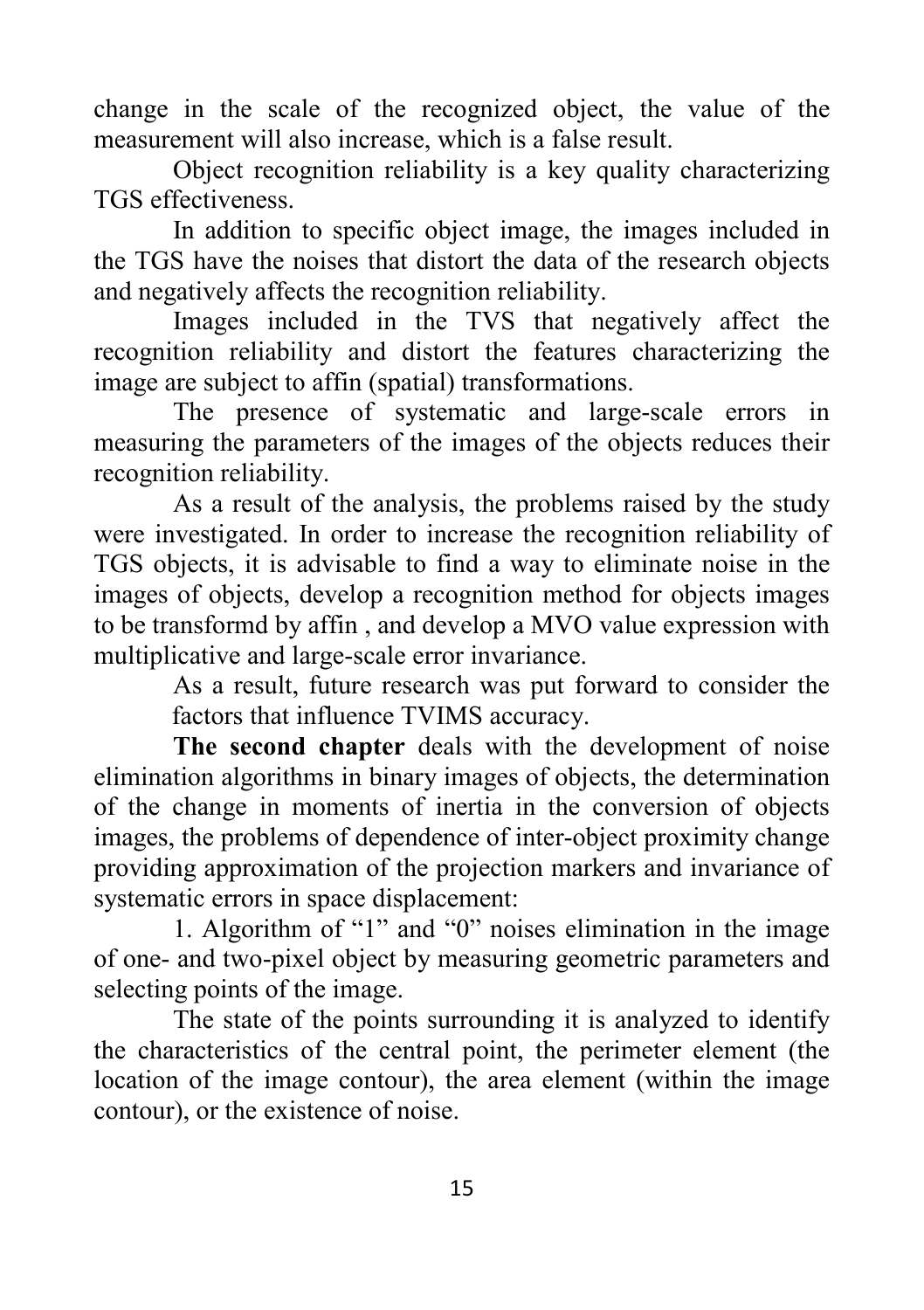As a result, the size of the area S and the perimeter P of the object, as well as one and two pixels "0" and "1" K0 and K1 noises are obtained. In addition, the object is represented in the form of four data arrays as  $A_s$ ,  $A_p$ ,  $A_{K0}$  və  $A_p$  with the coordinates of the points having the background noise associated with the object, its contour, and noise.

It is possible to define the object form coefficients according the values of S area and P perimeter, according to the value of "0" K0 noise, the noise degree of the object, and according to the values of "0" and "1" K0 and K1 noise, the noise degree of the entire image. The expected value will be obtained on object recognition accuracy by this proposed image. The background contains useful information, so it is beyond the analysis of the image.

2. The equations of the section dimension of moment of inertia by changing the axis relative to the center of OX (horizontal) axis, M times OY (vertical) axis, N times OX and OY axis, M times OX and N times of OY axis.

In this case, the section area, the integration area, the upper integration limit for OX axis and the elemental area on the OX axis changes M times, the N times for the O axis, and the elemental area size for the OX and OY axis. The geometric dimension of the elemental field retains its coordinates when the scale changes, and the distances from the geometric centers of the elemental fields remain constant.

Determination of the inertial moment dependence when changing the size and rotating the axes, two intersecting perpendicular OU (Horizontal) and OV (Vertical) coordinate axes are rotated in the opposite direction of the counterclockwise direction towards the OX and OY axes by 0 intersection center:

$$
J_{X2} = M^{2} \cdot N^{4} \cdot \frac{\Delta x_{1} \cdot \Delta y_{1}^{3}}{3}; \qquad J_{Y2} = M^{4} \cdot N^{2} \cdot \frac{\Delta x_{1}^{3} \cdot \Delta y_{1}}{3};
$$

$$
J_{XYZ} = M^{3} \cdot N^{3} \cdot \frac{\Delta x_{1}^{2} \cdot \Delta y_{1}^{2}}{4};
$$
(2)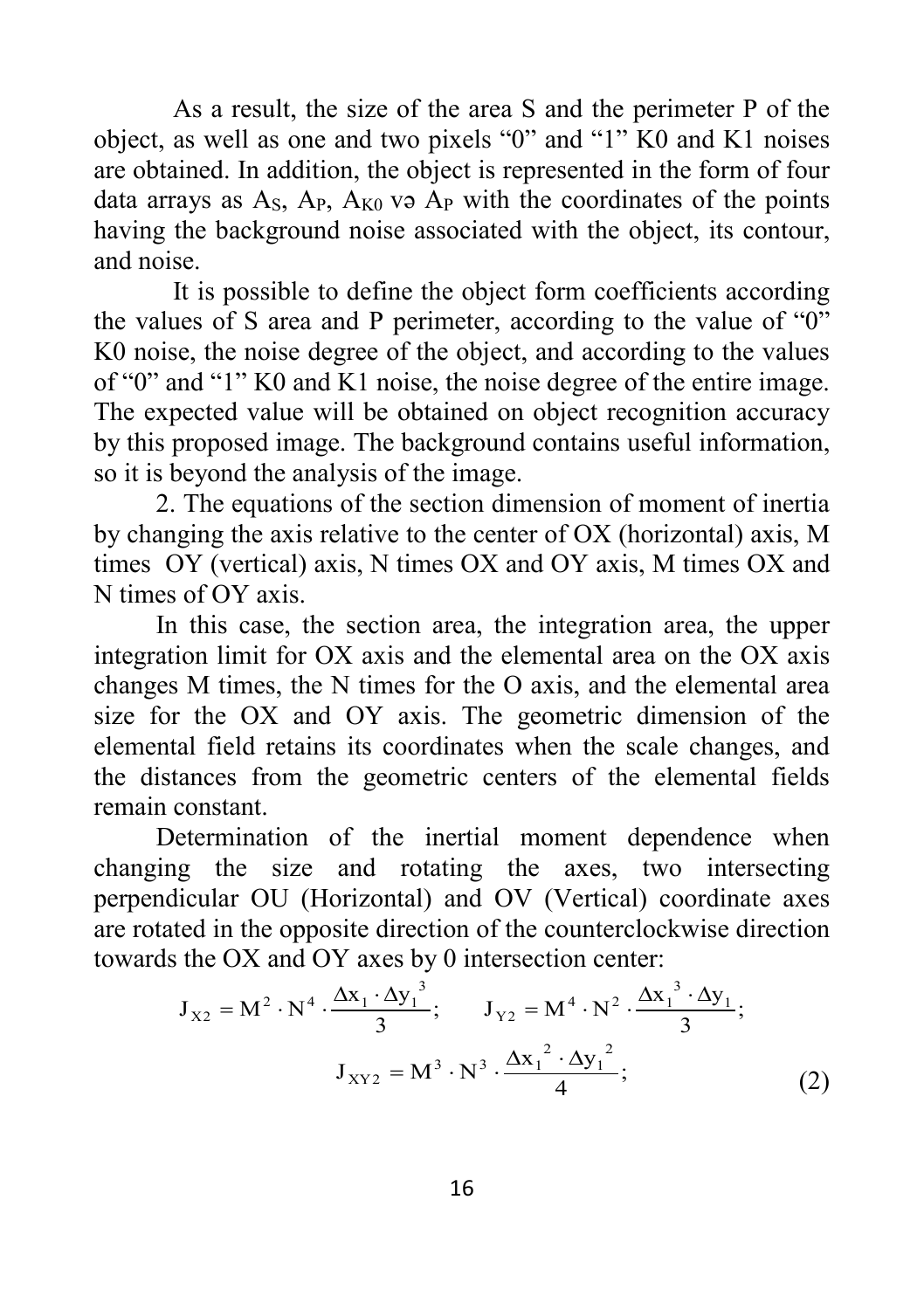The solution of nonlinear equations system was carried out by a graphoanalytic method. The roots of nonlinear equations were found.

Methods of finding the roots of the equation system: By placing the calculated numerical values of  $J_{x_1}, J_{y_1}, J_{x_2}, J_{y_2}, J_{y_2}, J_{y_2}$  constants and evaluating variable N at interval [0;t], the graphs of the obtained equations are constructed, where t is a sufficiently large number. Considering the graphs as independent images of the curves, the intersection points with the roots of their coordinates are defined.

Determination of the values of nonlinear equations roots. Depending on the discretization frequency and the interpolation function of the variable N, the coordinates of the intersection points and so the M quantity will have approximate value.

3. One of the ways of recognizing a freely placed object in a space is to identify its two-dimensional images by comparing it with the standard.

The description of the actual object side is a closed single or multi-contoured figure, that is, the process of recognizing an object placed freely in a space can be matched by the recognition of several superficial objects in the space.

Because the surface figure is a solid object, it can be compared to the analysis of the position of the marker point placed on the surface figure.

Currently, the free positioning of the surface figure in the space and, consequently, the marker point is considered as the rotation of the surface figure with a scale change around the three coordinate axes.

An analysis of the surface figure position is carried out by analyzing the position of the marker point projection in the foreground plane. In this case, the starting point of the coordinate is placed in the center of the surface figure.

As a result, we obtain a four-equation system of equation with two unknown quantities that shows the dependence of the scale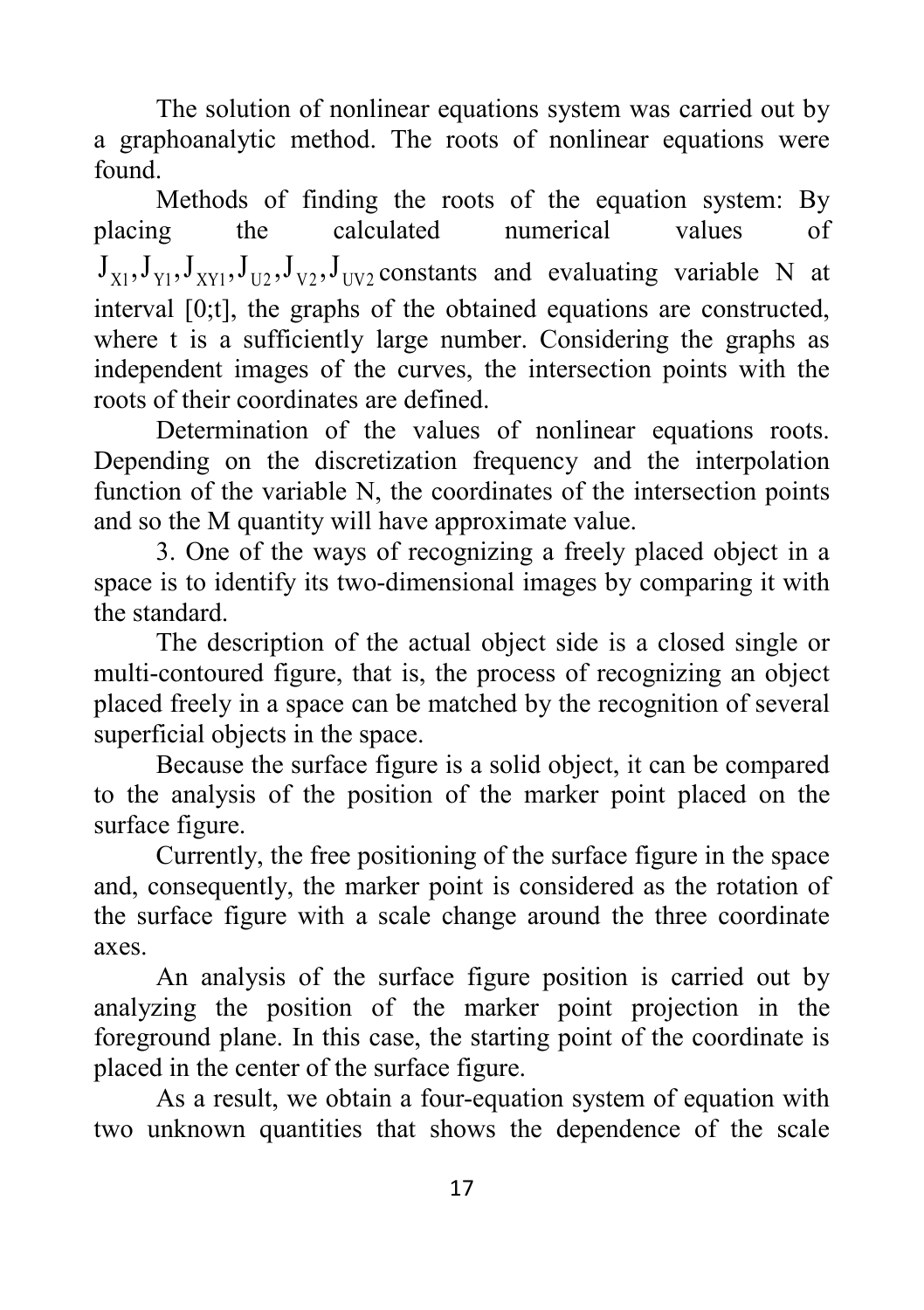change of the surface figure around the three axis of the coordinate change of the marker point projection on the foreground surface:

$$
x_2 = M \cdot x_0 \cdot \cos \gamma \cdot \cos \beta - M \cdot y_0 \cdot \sin \gamma \cdot \cos \beta
$$
\n
$$
y_2 = M \cdot x_0 \cdot \sin \gamma \cdot \cos \alpha + M \cdot y_0 \cdot \cos \gamma \cdot \cos \alpha \pm
$$
\n
$$
\pm (M \cdot x_0 \cdot \cos \gamma \cdot \sin \beta \cdot \sin \alpha - M \cdot y_0 \cdot \sin \gamma \cdot \sin \beta \cdot \sin \alpha)
$$
\n(4)

$$
r_2 = \sqrt{M^2 \cdot r_0^2 \cdot \sin^2(\omega_0 + \gamma) \cdot \cos^2 \alpha \pm \frac{M^2 \cdot r_0^2 \cdot \sin 2(\omega_0 + \gamma) \cdot \sin \beta \cdot \sin 2\alpha}{2}} +
$$

$$
\overline{+M^2 \cdot r_0^2 \cdot \cos^2(\omega_0 + \gamma) \cdot \sin^2 \beta \cdot \sin^2 \alpha +}
$$
\n
$$
+ M^2 \cdot r_0^2 \cdot \cos^2(\omega_0 + \gamma) \cdot \cos^2 \beta
$$
\n
$$
\omega_2 = \arctg\left(\frac{\sin(\omega_0 + \gamma) \cdot \cos \alpha \pm \cos(\omega_0 + \gamma) \cdot \sin \beta \cdot \sin \alpha}{\cos(\omega_0 + \gamma) \cdot \cos \beta}\right)
$$
\n(6)

where M,  $\alpha$ ,  $\beta$ ,  $\gamma$  are the angles of rotation on OX, OY, and OZ axis, respectively.

4. Measurable physical parameters serve as the signs of images for further analysis. It is well known that measurements of any physical quantity are accompanied by the measured value of systematic errors. Known Euclid, Manhattan, Camberra, etc. measurements are mathematically justified, but they are less effective in practical terms because they have a strong dependence on systematic errors. In addition, they are less effective.

This study demonstrates its invariability to systematic errors and its prevalence in comparison with the commonly used Euclidean, Manhattan, and Canberra measurements. However, this measurement has a moderate sensitivity to the changes in the actual value of an object's parameters, and it reduces the quality of the control at the measurements require high precision. Thus, the development of invariant distance measurements with a high sensitivity to changes in the actual values of the parameters and a systematic error is an actual scientific and technical issue.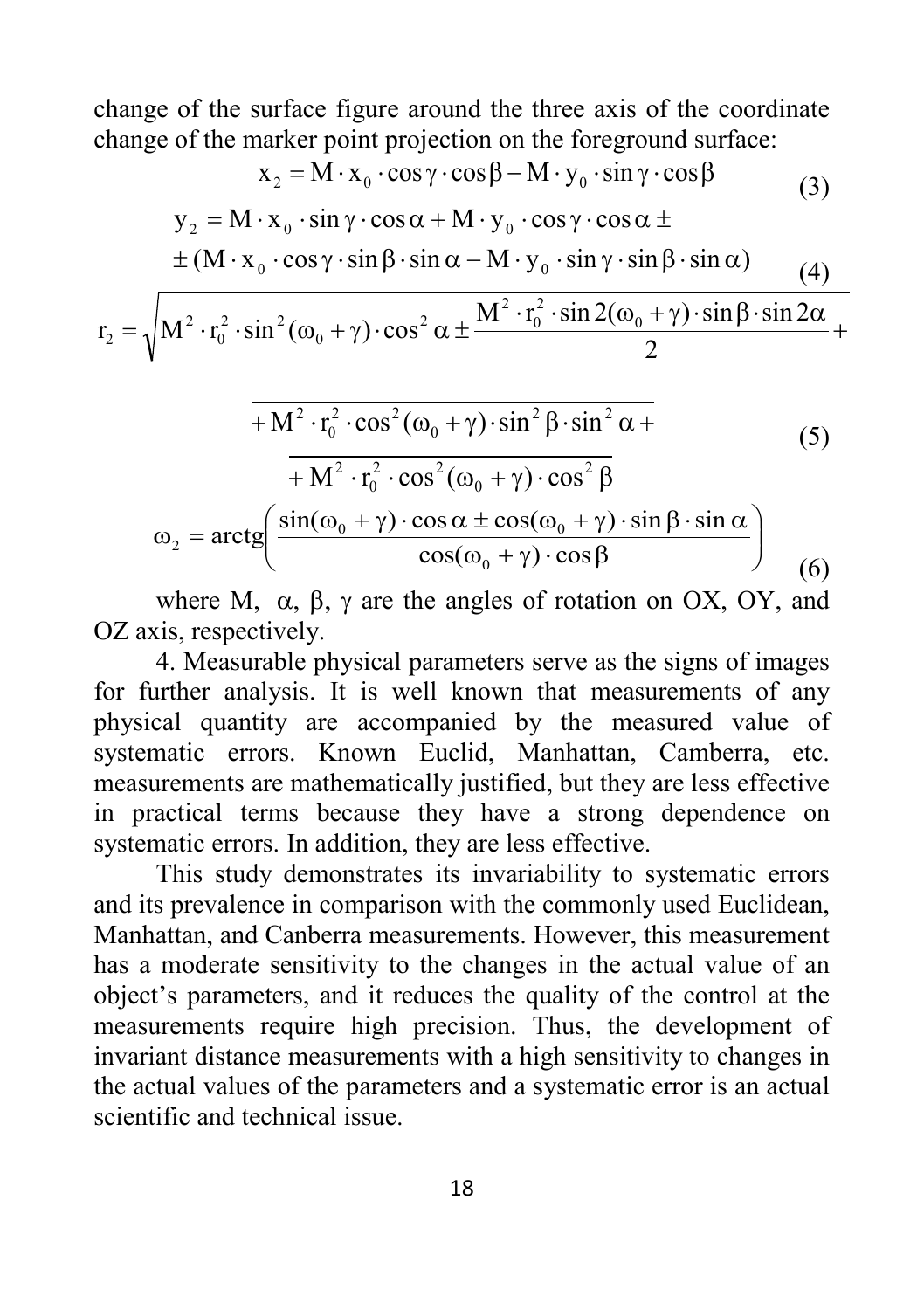With the help of discrete cosine transformation, the distance dimensions providing the recognition of images for the second signs are solved.

The formulas of the MVO value providing invariability of object recognition and change in the actual values of the parameters to change the systematic errors of the measured values of the image and its parameters.

The arrays of the measured values of object images and the parameters of the standard can be represented in the form of singlepolar periodic non-sinusoidal curves to be equally discreted. Initially, the given curves are converted into two-polarity. For this, the average value of the corresponding array is subtracted from each value of the standard and the descriptive parameters of the recognized object. The curves given by the discrete cosine transformation are then presented as numerical sequences of amplitudes  $(f_x(k)$  and  $f_y(k)$  of the curves of images of a well-known object known as complex numbers. Based on the obtained data, the estimation of MVO is as follows:

As a result, the following formula was obtained:

$$
Z_{y} = \sum_{k=1}^{n-1} \left| \frac{f_{X}(k)}{f_{X'or}} - \frac{f_{Y}(k)}{f_{Y'or}} \right|
$$
 (7)

where

$$
f_{X or} \neq 0 \quad \text{or} \quad f_{Y or} \neq 0 \,. \tag{8}
$$

If (7) is not fulfilled conventionally, then formula (6) is not applied. That is, all the second signs in a recognized or standard object are equal to zero:

$$
f_{X} (1) = f_{X} (1) = ... = f_{X} (k) = ... = f_{X} (n-1) = f_{X or} = 0 , \qquad (9)
$$

$$
f_{Y}(1) = f_{Y}(1) = ... = f_{Y}(k) = ... = f_{Y}(n-1) = f_{Y' or} = 0
$$
(10)

When all values of elements in  $X$  or  $Y$  arrays are equal to each other, the properties of the second signs will appear:

$$
\mathbf{x}_1 = \mathbf{x}_2 = \dots = \mathbf{x}_i = \dots = \mathbf{x}_n,\tag{11}
$$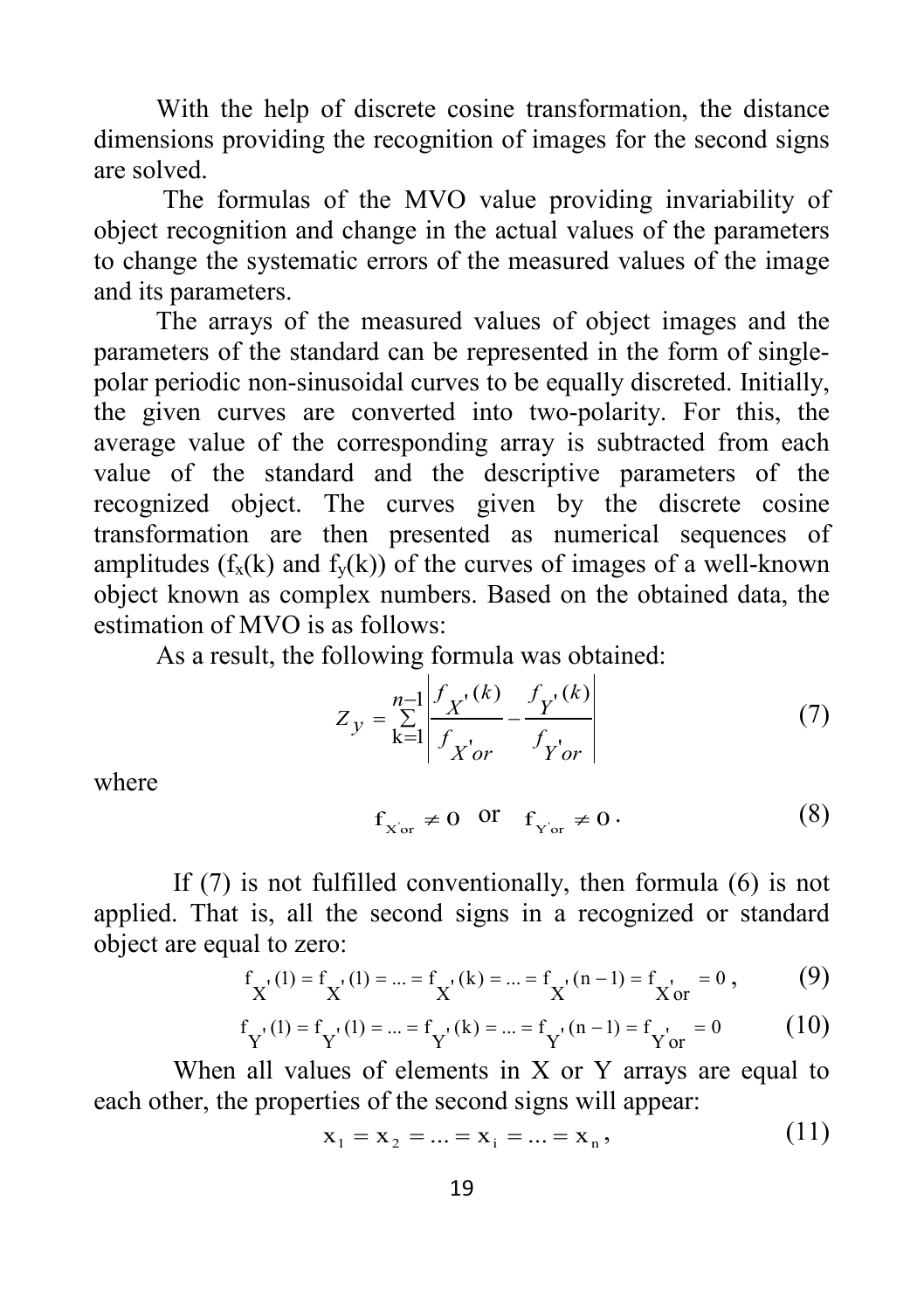$$
y_1 = y_2 = ... = y_i = ... = y_n
$$
 (12)

The spectrum of the data array is obtained after the DCT, in which case a change in a parameter in the data array causes several amplitudes of harmonics to change in its spectrum. As a result, the changing sensitivity of initial data is increasing.

An algorithm for the selection and elimination of one- and two-pixel noises in binary images of objects is proposed. Using the 5x5 mask, one-and-two-pixel noises suppression, which provides the expected value of object recognition accuracy, and the method of selecting pixels concerning "1", "0", object and contour, have been determined on the proposed image.

A method for recognizing two-dimensional binary image of an object to be transformed by affin is proposed by determining the location of the object relative to the standard position. It was established that it is possible to achieve the recognition of the affine images of the objects with sufficient efficiency by considering the object's image as a closed superficial figure and using moments of inertia as the direction of the object's image.

A system of equations showing the dependence of the change in the coordinates of the marker point projection on the front surface during triple rotation in space and scale change is proposed. It was established that by considering the marker point as a sign of the object and using this system of equations, it is possible to recognize the object's image with a complete set of spatial distortions, as well as identify its direction in the space.

A formula for calculating the value of the proximity dimension between objects, which provides a high sensitivity to the change in the image and its systematic errors of measured values of scale parameters and the change in invariability of object image and true values of parameters, is proposed. It was established that invariance is achieved when systematic errors and scales are compensated for by systematic errors in the value array of parameters, and the high sensitivity to the change in data is achieved by the use of second signs obtained by the discrete cosine transformation.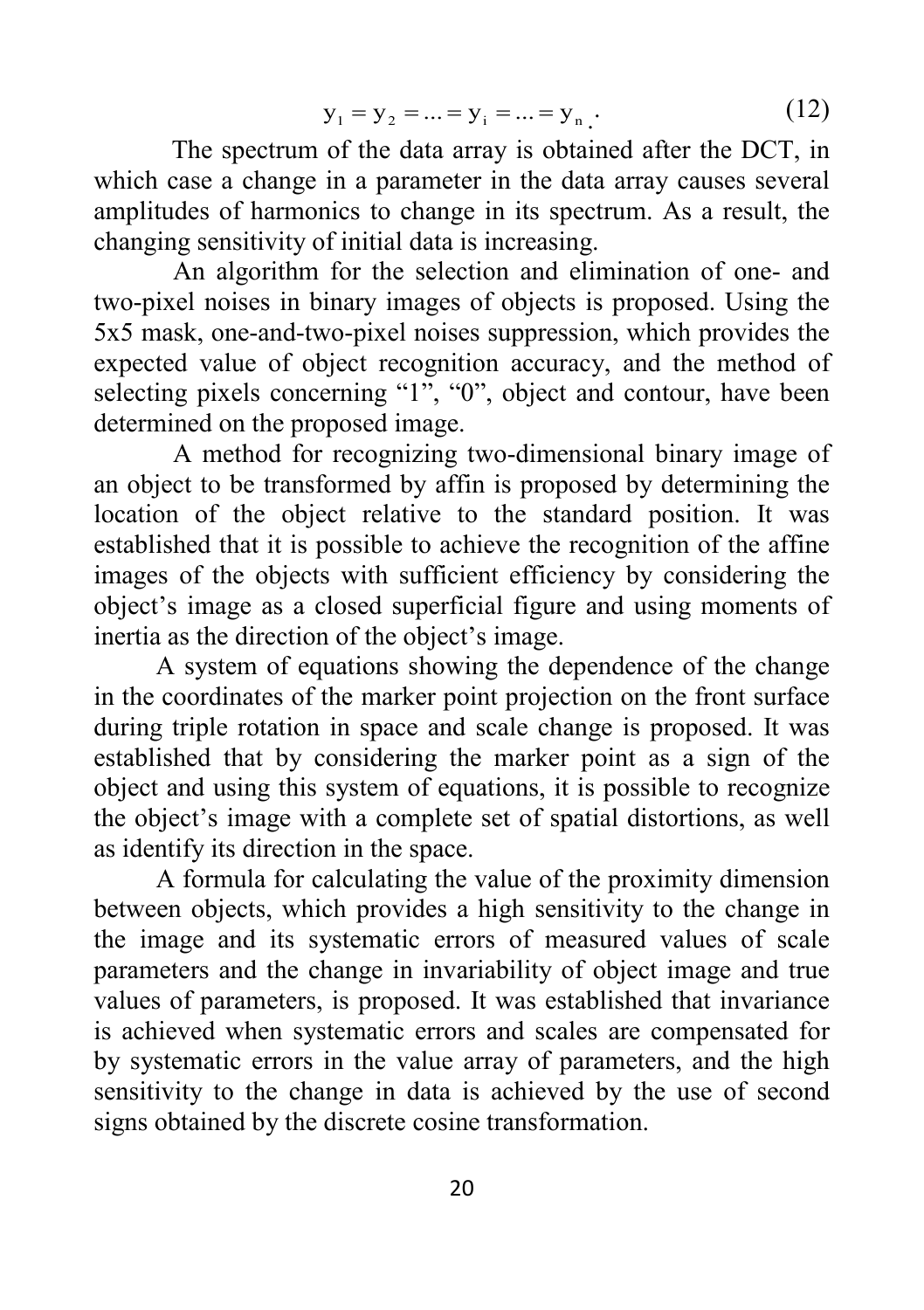**The third chapter** presents computer modeling of theoretical results in the research process conducted with the help of the MATLAB program:

1. Elimination algorithm of "1" and "0" noises with one- and two-pixel was modelled on the comuter in the object image by measuring the geometric parameters presented in Chapter 2 and selecting the image points.

As a noisy image, 4 images with "1" and "0" noise of one and two pixels with a noise density of 0.01 are considered (Figure 4).



**Figure 4. an image with one and two pixels "1" and "0"**

Table 1 shows the results of each area image (S), perimeter (P), the  $(KO)$  number of "0" noise, calculation results of the  $(K1)$ number "1" noise and the values of the relative separation between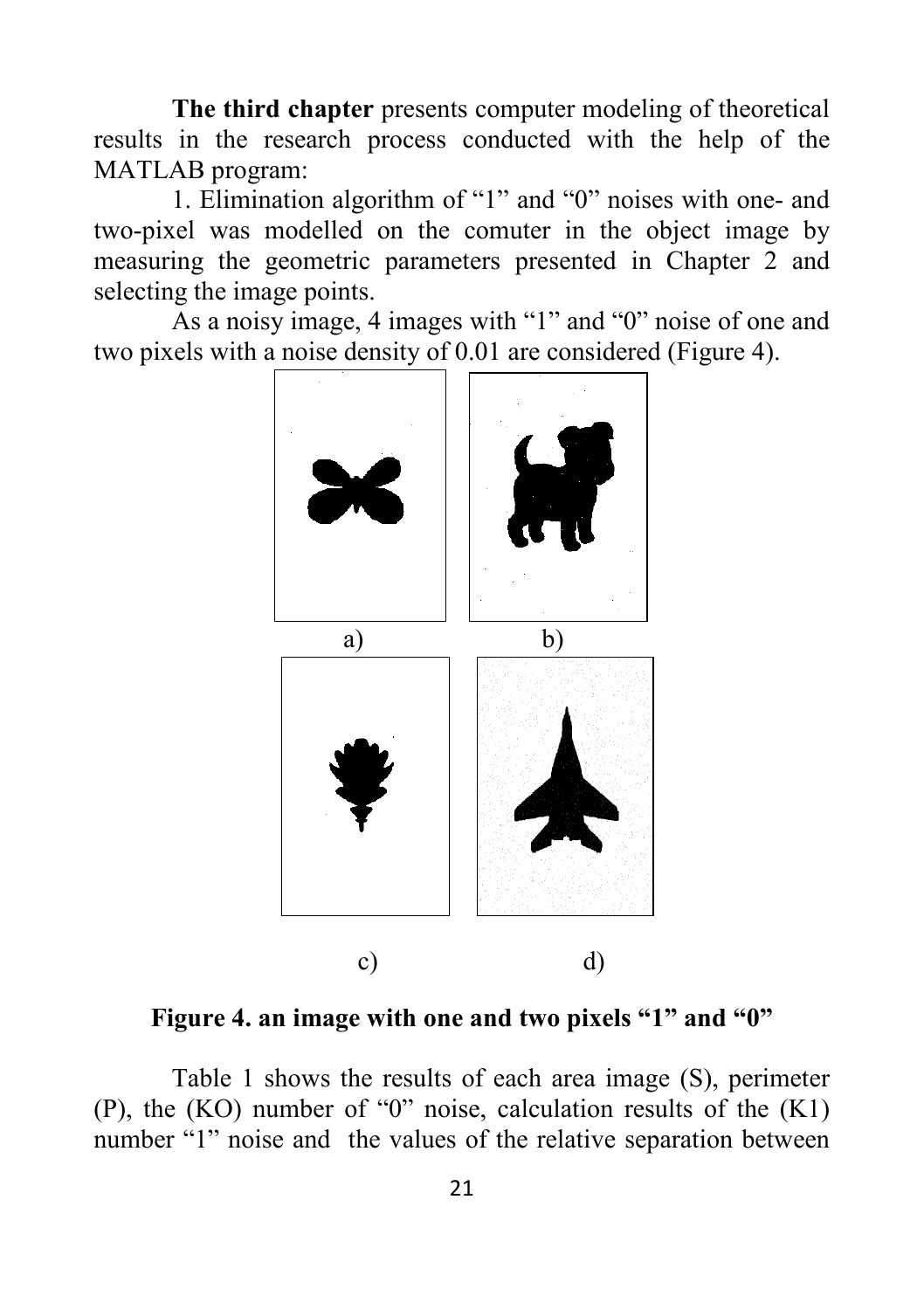actual and calculated values of the area  $( \Delta S)$  and perimeter  $( \Delta P)$  for one iteration of the proposed algorithm.

**Table 1**

| Figure |       | $\Delta$ s          | D    | $\Delta P$ | K0  | K1   |
|--------|-------|---------------------|------|------------|-----|------|
| a      | 28000 | $7.1 \cdot 10^{-5}$ | 1527 | 0.1081     | 146 | 1185 |
|        | 52361 | $5.7 \cdot 10^{-5}$ | 2244 | 0.1339     | 280 | 1068 |
| c      | 33748 | $1.7 \cdot 10^{-4}$ | 1685 | 0.0808     | 147 | 1131 |
|        | 19544 | $4.6 \cdot 10^{-4}$ | 1256 | 0.1144     | 92  | 1236 |

**Area of images, perimeter, number of "0" and "1" noises**

As it is seen from the table, the area is calculated with sufficiently high accuracy. The differences in the perimeter calculation are the result of adding some pixels to the perimeter, which is next to the "0" noise and placed inside the image of the object.

In order to reduce the error it is necessary to perform a double iteration of this algorithm, which takes quite a while.

In addition,  $A_s$ ,  $A_p$ ,  $A_{ko}$  and  $A_{k1}$  data arrays were obtained, in which, the coordinates of the points belonging to the object itself, its contour, the noise in the object, and background noise are recorded respectively.

1. A method of determining the direction of objects was modeled on the computer to increase the accuracy of the technical visual systems presented in Chapter 2.

In order to simplify computer modeling, stylized images of surface figures were considered.

**The first step** checked the validity of the formulas obtained by theoretical studies. Then, with the help of MATLAB program, the image scale was changed and turned to a center of mass.

**In the second** step, the binary image recognition operation method is examined by the location of a three-dimensional object in the space (Figure 5).

The algorithm of the given recognition method is also described.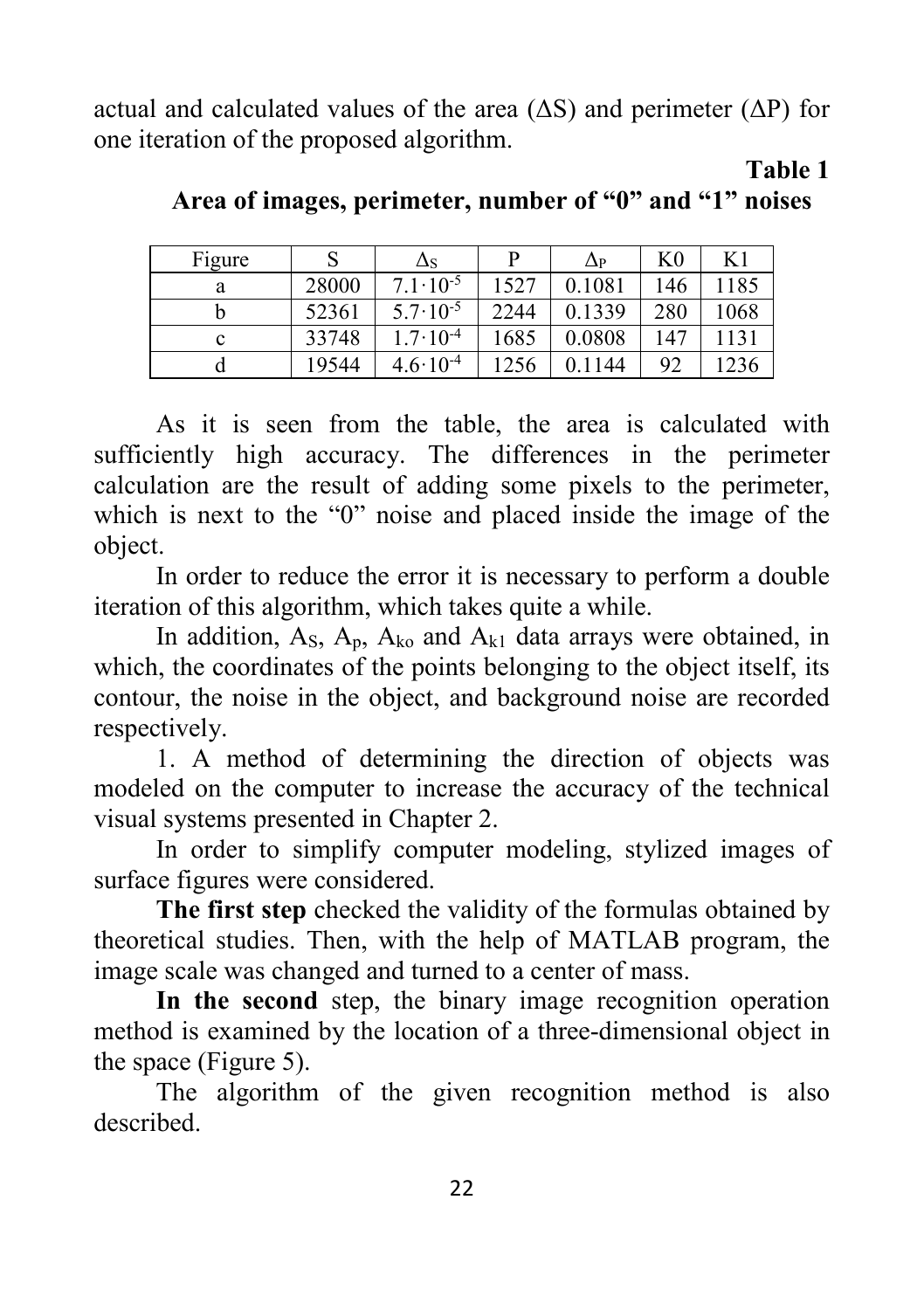

The recognition process of the object will be performed by rotating the image angles  $\varphi$ , correcting the dimensions for M and N values, and comparing the obtained image with the standard. That is, after initial calculations, each excess position is limited. If a defined image corresponds to a standard, then it will conform to the standard after conversion.

In a completely randomly converted image, there will be no such further discretionary distortions as changing the value of individual pixels in the contour. The approximation measurement can be used as the numerical value of the similarity of the standard and the recognized image: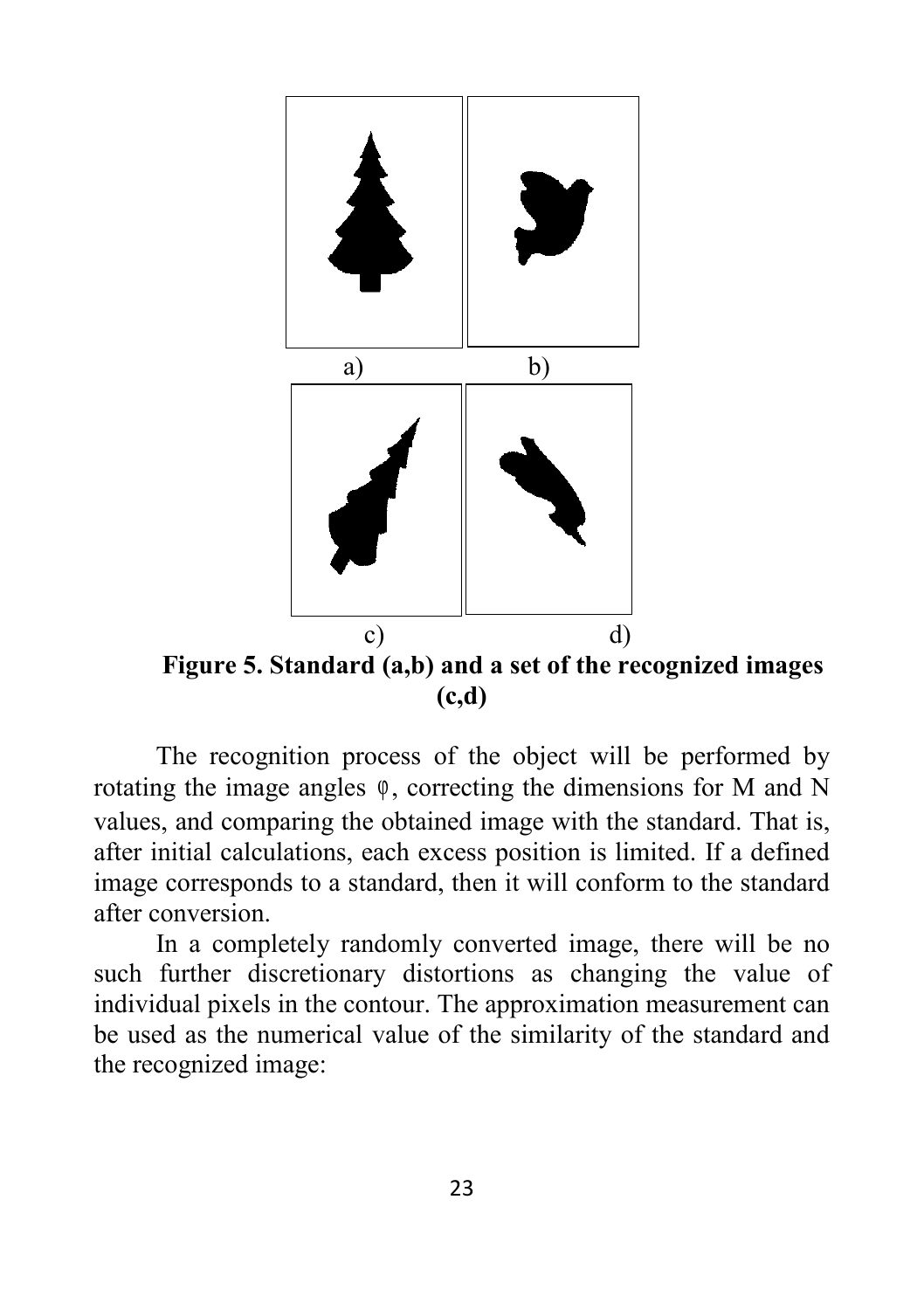$$
Z = \sum_{i=1}^{m} |A(x, y)_i - B(x, y)_i| \le \varepsilon
$$
  
\n
$$
\varepsilon = 2 \cdot P_e
$$
\n(13)

where:  $A(x, y)$ , və  $B(x, y)$  are respectively the values of the points concerning the standard and the recognized image; x, y - are the coordinates of the pixel in the image ; i - is the amount of pixels in the image;  $\varepsilon$  - is the value of confidence, depending on the dimension of the images and the computational errors of the analysis; Pe is the perimeter of the standard.

The given measurement shows the errors of the images, that is, the number of pixels that do not directly correspond to.

If the error for any image does not go beyond the norm, then it can be concluded that the considered side of the recognized image corresponds to that of the standard image, and in the space M, N, and φ are orientated respectively.

The results of the study showed that (13) is conditionally met for only relevant images.

1. Computer modeling was performed to check the theoretical results obtained in Chapter 2 of the investigated dependence of the marker projection on the foreground plane during displacement of the marker in the space.

On the standard image, foreground surface V is presented placed with marker points  $A_1, A_2, A_3$  and  $A_4$  (Figure 6).

Each marker point  $(x, y)$  has its coordinates at rectangular and (r, ω) polar coordinate system.

With the help of the AutoCAD system, the scale of this image is distorted M times around 0 point of  $γ$  angle, to the α angle around the OX axis and to the β angle around the O axis.

The results of the study showed that the obtained equations system is true for each point marker, regardless of its location in the space.

1. Computer simulation of the proposed formulas for Z MVO values was carried out with the help of the Matlab software.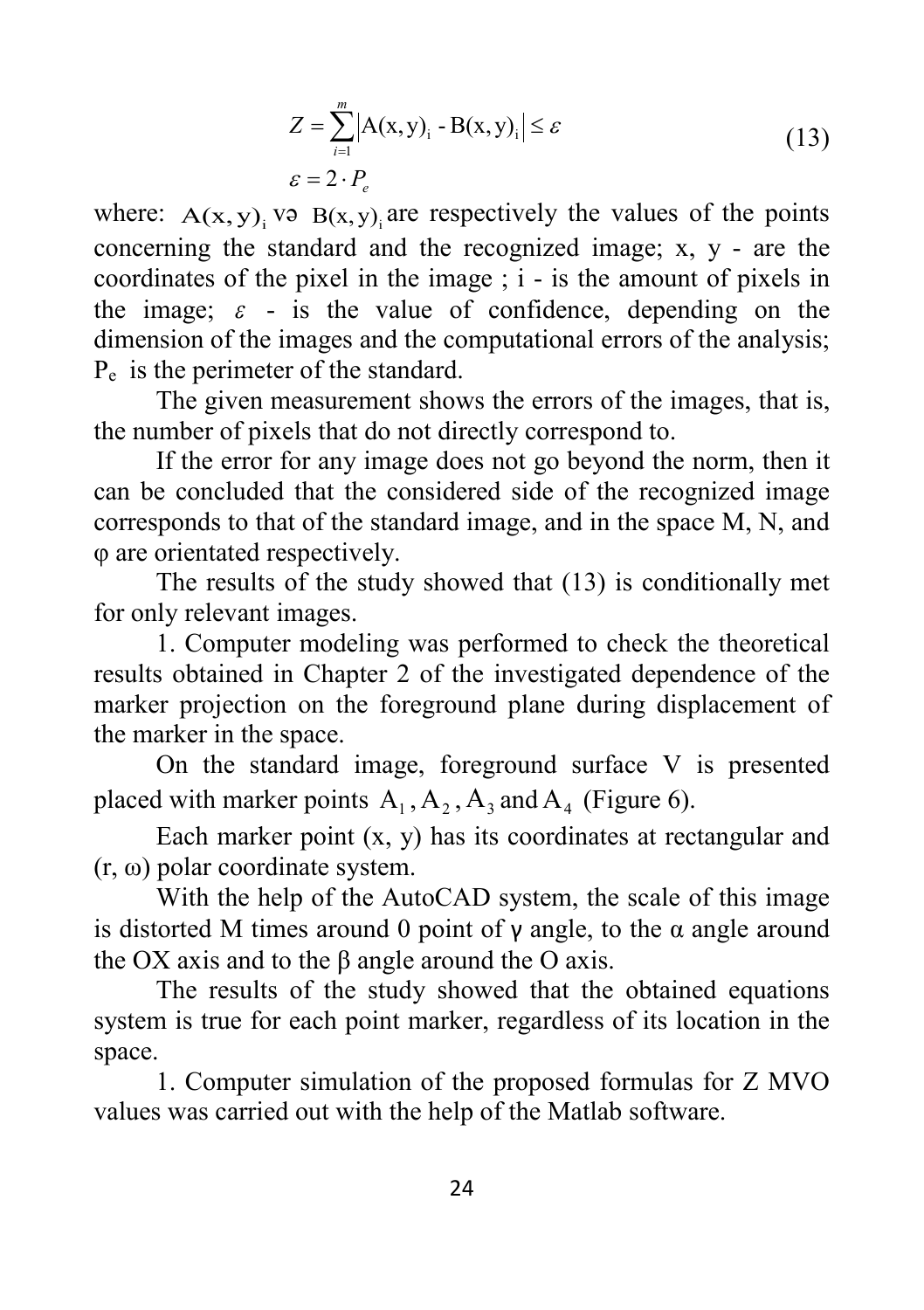

**Figure 6. Placement of the marker points on the standard image**

In order to approve the possibility of providing the invariance of systematic and scaling errors by the expression of the values of MVO parameters, in the Appendix 3, a program was presented for calculating the value of MVO in the equal values of standard images parameters by describing Euclid, Manhattan, Canberra measurements and the scale, multiplicative and additive errors of the recognized image of the object.

As it is seen in Table 2, in addition to the invariance of systematic errors of the known image of the object, the formula of the MVO Z value has the invariance of random errors, that is, the results obtained by the calculations prove the effectiveness and validity of the proposed formulas of MVO.

Computer modelling of noise elimination algorithms in binary images of objects showed its work ability and efficiency.

Computer modelling of the method defining object directions to improve the recognition accuracy of objects in technical visual systems demonstrated work ability and efficiency of the proposed method of determining the rotation angle of the known object relative to the standard point.

Computer modeling of the dependence of the change in the marker projection on the front marker during the displacement of the marker in the space confirmed the validity of the obtained formulas.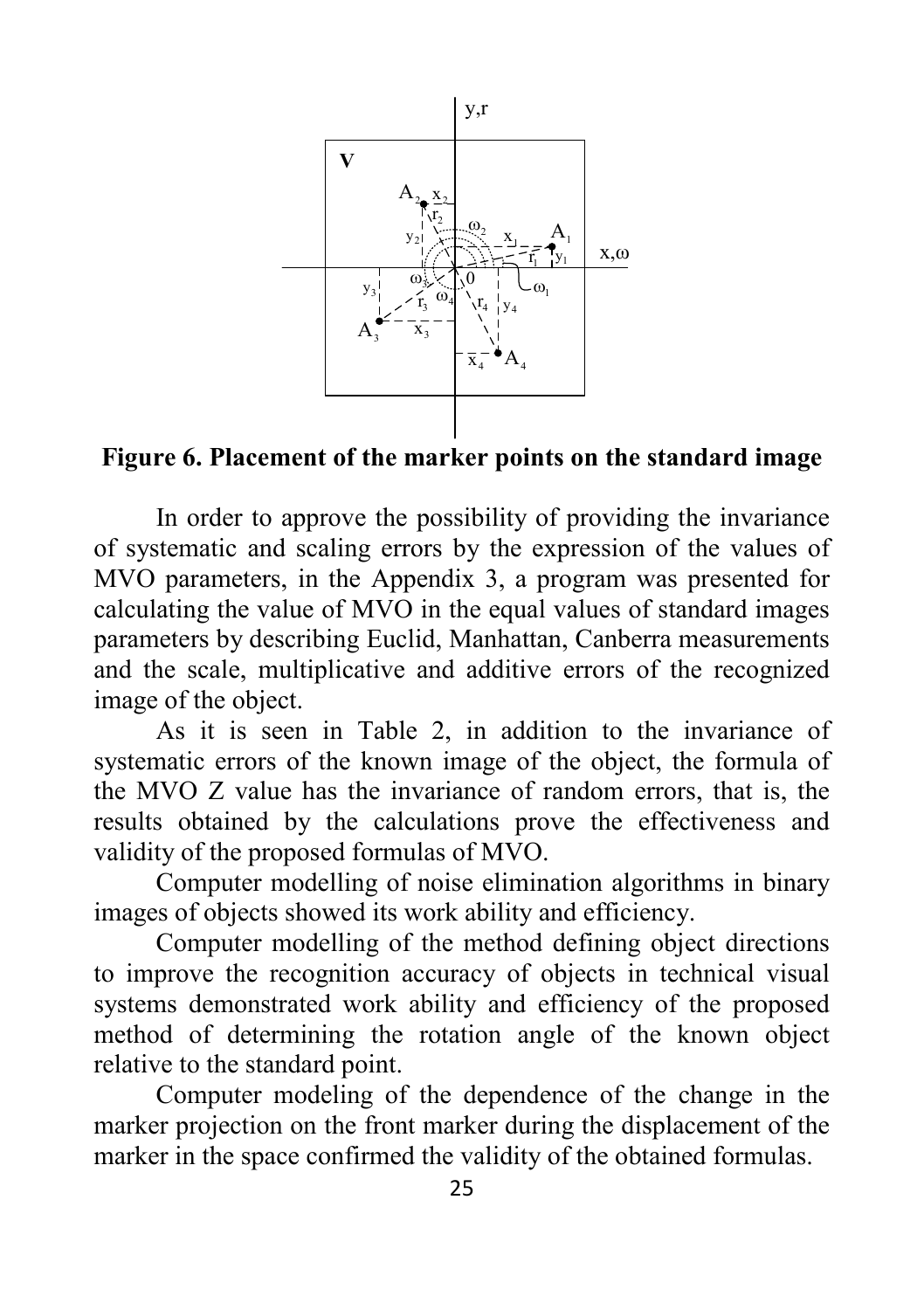**Table 2** 

| $\mathbf{\bar{M}}_{\text{X}}$ | $\sigma_{\rm X}$ | $\Delta x$   | $Z_{\underline{\mathrm{FVK}}}$           | $Z_{_{\rm MAN}}$                             | $Z_{\rm KAN}$ | Z      |
|-------------------------------|------------------|--------------|------------------------------------------|----------------------------------------------|---------------|--------|
| $\mathbf{1}$                  | 0.01             | 0.5          | $\overline{3}$<br>$0.0052 \cdot 10^{-7}$ | $\overline{\mathbf{3}}$<br>$0.0372 \cdot 10$ | 0.2237        | 3.9126 |
| 1.1                           | 0.011            | 0.55         | $0.0565 \cdot 10$                        | 3<br>$0.4014 \cdot 10$                       | 2.2819        | 3.9244 |
| 1.2                           | 0.012            | 0.6          | 3<br>$0.1182 \cdot 10$                   | 3<br>$0.8403 \cdot 10$                       | 4.5595        | 3.9119 |
| 1.3                           | 0.013            | 0.65         | 3<br>$0.1801 \cdot 10$                   | 3<br>$1.2801 \cdot 10$                       | 6.6414        | 3.9188 |
| 1.4                           | 0.014            | 0.7          | $0.2421 \cdot 10^{-7}$                   | 3<br>$1.7207 \cdot 10$                       | 8.5518        | 3.9416 |
| 1.5                           | 0.015            | 0.75         | $0.3042 \cdot 10$                        | 3<br>$2.1622 \cdot 10$                       | 10.3110       | 3.9189 |
| 1.6                           | 0.016            | $0.8\,$      | 3<br>$0.3664 \cdot 10$                   | 3<br>$2.6045 \cdot 10$                       | 11.9363       | 3.9110 |
| 1.7                           | 0.017            | 0.85         | 3<br>$0.4288 \cdot 10$                   | 3<br>$3.0477 \cdot 10$                       | 13.4425       | 3.9167 |
| 1.8                           | 0.018            | 0.9          | $0.4912 \cdot 10$                        | 3<br>$3.4917 \cdot 10$                       | 14.8421       | 3.9214 |
| 1.9                           | 0.019            | 0.95         | 3<br>$0.5538 \cdot 10$                   | 3<br>$3.9366 \cdot 10$                       | 16.1460       | 3.9166 |
| $\overline{2}$                | 0.02             | $\mathbf{1}$ | 3<br>$0.6165 \cdot 10$                   | 3<br>$4.3823 \cdot 10$                       | 17.3638       | 3.9091 |
| 2.1                           | 0.021            | 1.05         | 3<br>$0.6794 \cdot 10$                   | 3<br>$4.8289 \cdot 10$                       | 18.5037       | 3.9194 |
| 2.2                           | 0.022            | 1.1          | 3<br>$0.7423 \cdot 10$                   | 3<br>$5.2763 \cdot 10$                       | 19.5729       | 3.9169 |
| 2.3                           | 0.023            | 1.15         | 3<br>$0.8054 \cdot 10$                   | 3<br>$5.7246 \cdot 10$                       | 20.5779       | 3.9187 |
| 2.4                           | 0.024            | 1.2          | 3<br>$0.8686 \cdot 10$                   | 3<br>$6.1738 \cdot 10$                       | 21.5241       | 3.9166 |
| 2.5                           | 0.025            | 1.25         | 3<br>$0.9319 \cdot 10$                   | 3<br>$6.6238 \cdot 10$                       | 22.4167       | 3.9132 |
| 2.6                           | 0.026            | 1.3          | 3<br>$0.9953 \cdot 10$                   | 3<br>$7.0746 \cdot 10$                       | 23.2600       | 3.9234 |
| 2.7                           | 0.027            | 1.35         | 3<br>$1.0588 \cdot 10$                   | 3<br>$7.5263 \cdot 10$                       | 24.0581       | 3.9104 |
| 2.8                           | 0.028            | 1.4          | 3<br>$1.1225 \cdot 10$                   | 3<br>$7.9789 \cdot 10$                       | 24.8144       | 3.9112 |
| 2.9                           | 0.029            | 1.45         | 3<br>$1.1863 \cdot 10$                   | 3<br>$8.4323 \cdot 10$                       | 25.5321       | 3.9166 |

**Proposed formulas of MVO value in a modified measurement of the actual value of the parameter of known distance dimensions and the recognized image of the object**

Computer modeling of MVO values formula showed work ability and efficiency of this formula.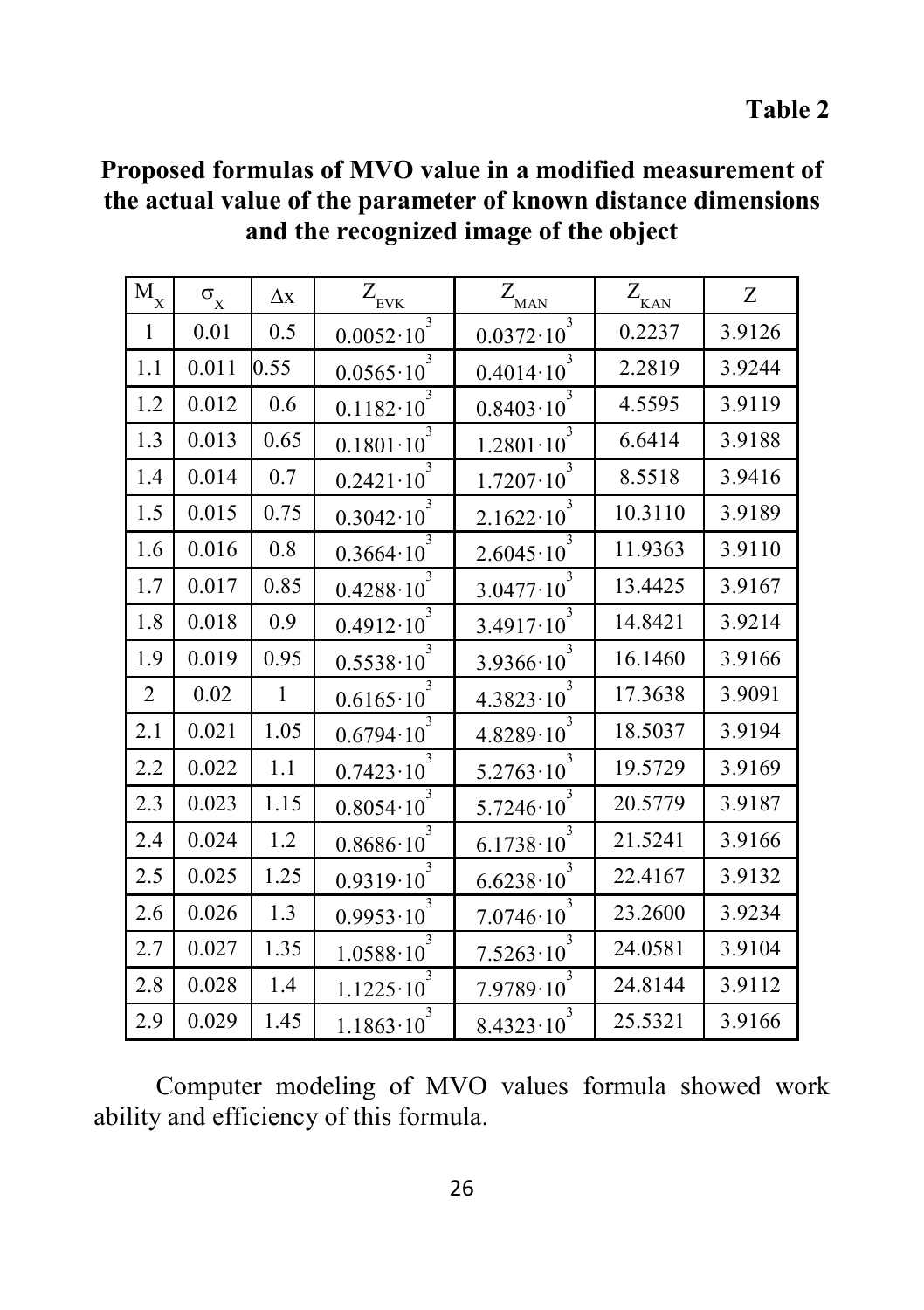### **MAIN FINDINGS**

1. An algorithm for selecting and eliminating one-and two-pixel noises in binary images of objects is proposed. Using the 5x5 mask, the one-and-two-pixel noise elimination, which gives the expected value of object recognition accuracy, and the method of selecting pixels concerning "1", "0" noises, object and contour, have been determined.

2. A method for the recognition of a two-dimensional binary image of an object to be rotated is proposed by determining the location of the object relative to the standard position. It has been established that, by considering the image of the object as a closed surface figure and using inertial moments as the direction of the object image, it is possible to recognize the images of the objects.

3. A system of equations showing the dependence of the change in the coordinates of the marker point projection on the foreground surface during three-fold rotation in space and scale change. It has been established that by considering the marker point as a sign of the image and using this system of equations, it is possible to identify the image of an object with a complete set of spatial distortions, as well as its orientation in the space.

4. A formula for estimating the proximity between objects, which has a high sensitivity to changing object values and invariance of object image, to systematic errors of the image and its measured parameters, has been proposed. It has been established that invariance is achieved when systematic errors and scales are compensated for by systematic errors in the value arrays of parameters, and the high sensitivity to the change in data is achieved by the use of second signs obtained by the discrete cosine transformation.

## **List of published works on the topic of the dissertation**

1. Мамедов, Р.К., Муталлимова, А.С., Алиев, Т.Ч. Меры близости между объектами, повышающие достоверность распознавания объектов в системах технического зрения // Тезисы докладов международной научно-практической конференции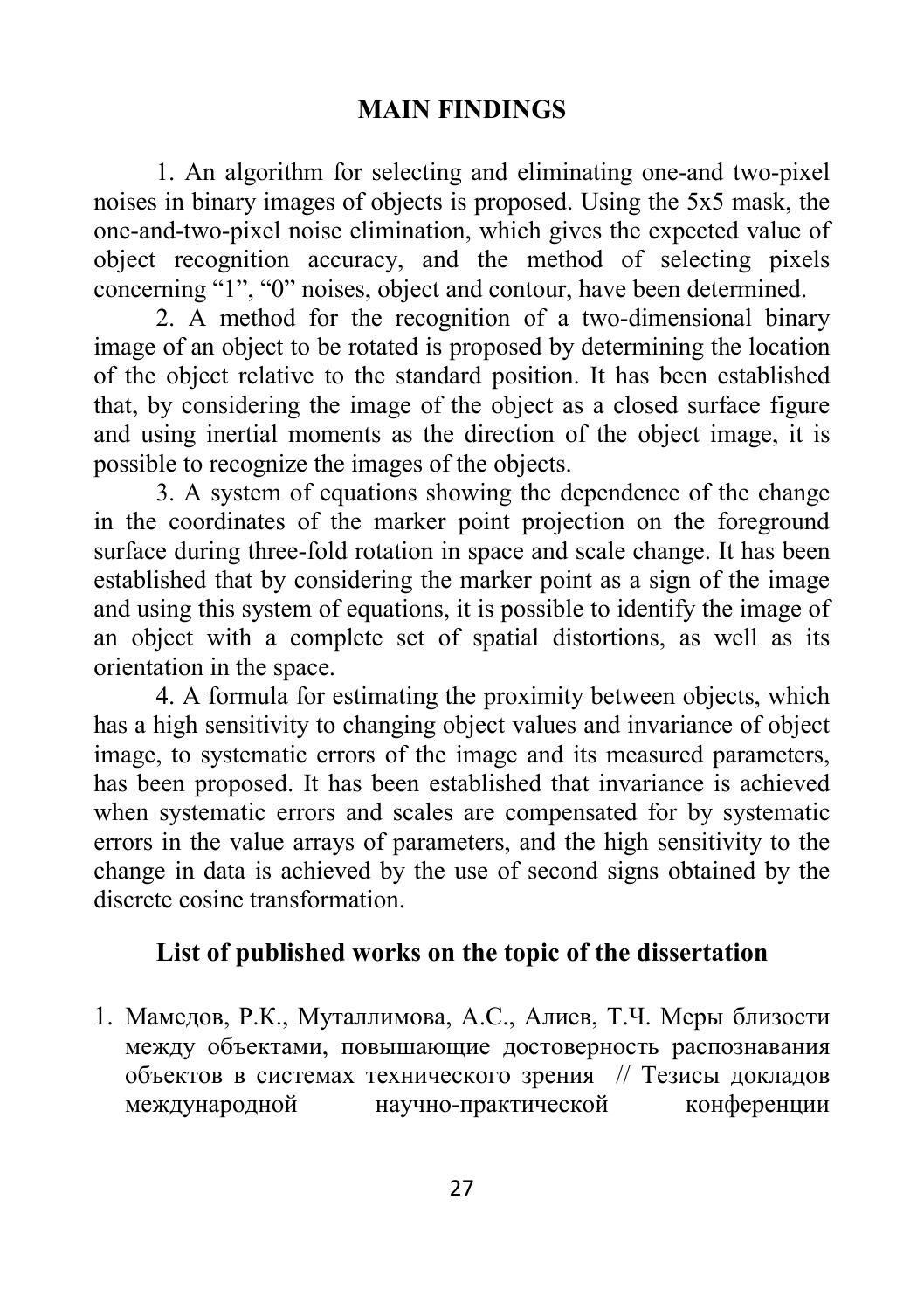«Информационные технологии и компьютерная инженерия», - ВНТУ, Винница: - 2010, - с. 78-79.

- 2. Мамедов, Р.К., Муталлимова, А.С., Алиев, Т.Ч. Распознавание объектов при повороте и изменении масштаба их изображений // Тезисы докладов третьей международной научно-практической конференции «Методы и средства кодирования, защиты и сжатия информации», - ВНТУ, Винница: - 2011, - с. 154-155.
- 3. Мамедов, Р.К., Муталлимова, А.С., Алиев, Т.Ч. Принцип выделения и подавления n-пиксельных бинарных шумов на цифровых изображениях объектов // Баку: Известия национальной академии наук Азербайджана, Издательство «Элм», - 2011. №3, - с.118-124.
- 4. Мамедов, Р.К., Иманова, У.Г., Муталлимова, А.С. Преобразование аналоговых видеосигналов в дискретную форму с повышенной точностью // - Баку: Известия высших технических учебных заведений Азербайджана, - 2010. №2(66),  $-c.47-49.$
- 5. Алиев, Т.Ч., Муталлимова А.С., Иманова У.Г. Алгоритм измерения геометрических параметров объектов при сильной зашумленности их изображений / «Научные известия; раздел естественных и технических наук», №1, Сумгаит, 2011, с.126- 133.
- 6. Мамедов, Р.К., Муталлимова, А.С., Алиев, Т.Ч. Мера расстояния, обеспечивающая распознавание образов по их вторичным признакам полученных с помощью дискретного косинусного преобразования // - Винница: Винницкий Национальный Технический Университет, Международный Научно-технический журнал «Оптико-электронные информационно-энергетические технологии», - 2011. №2(22), c.79-83.
- 7. Мамедов, Р.К., Муталлимова, А.С., Алиев, Т.Ч. Определение моментов инерции изображения объекта при изменении размеров и повороте изображения // Международная научнопрактическая конференция молодых ученых и студентов «Информационные процессы и технологии», - Севастополь: - 23-27 апреля, - 2012, - c. 178-180.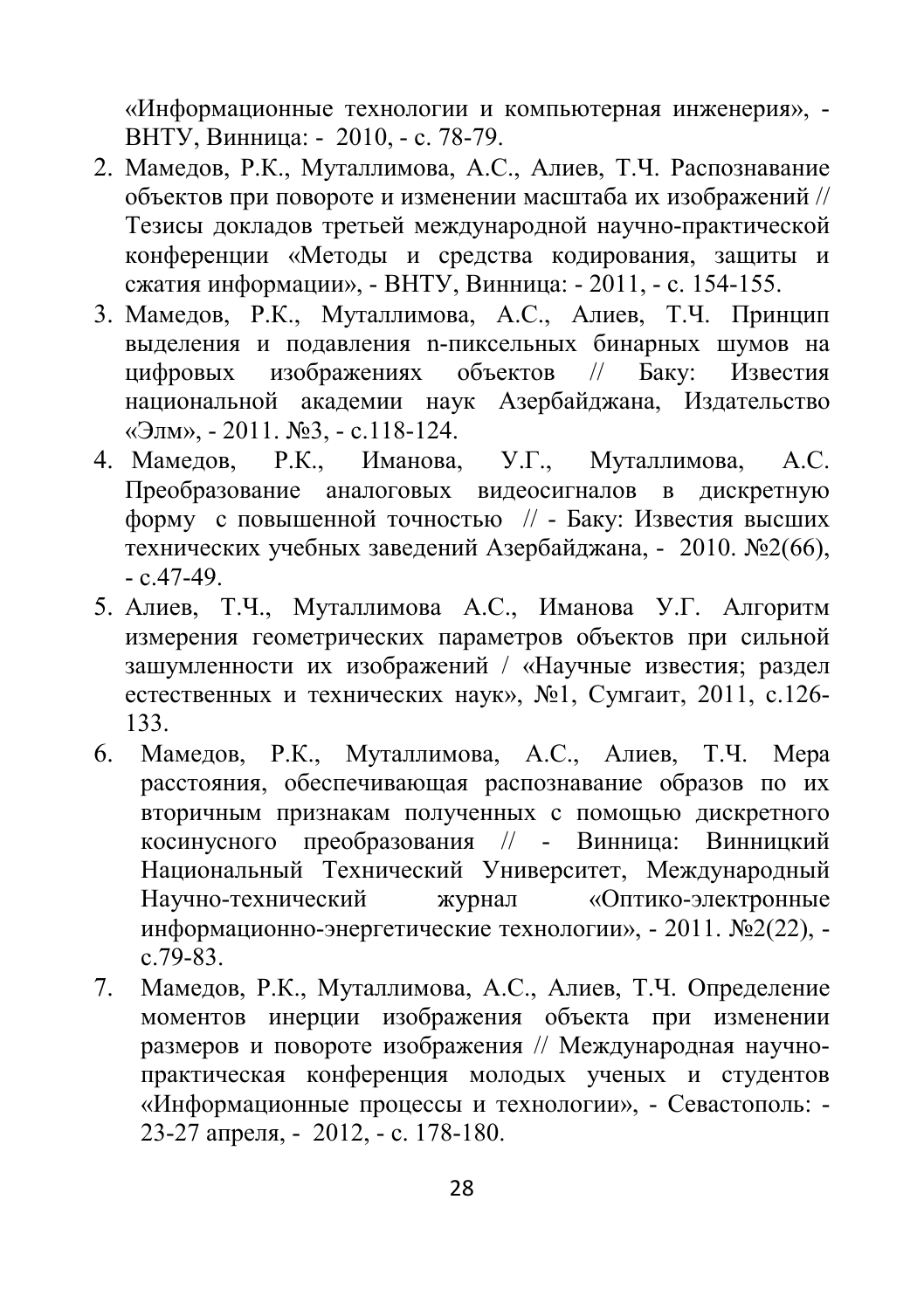- 8. Мамедов, Р.К., Муталлимова, А.С. Повышение точности оценки меры близости между объектами при распознавании образов // Тезисы докладов третьей международной научнопрактической конференции «Информационные технологии и компьютерная инженерия», - Винница: - 29-31 мая, - 2012,  $c.200 - 202$ .
- 9. Мамедов, Р.К., Алиев, T.Ч., Муталлимова, А.С. Анализ разрешающей способности метода масок сглаживать шумы на бинарных изображениях объектов // Киев: Журнал «Электронное моделирование» Национальной Академии Наук Украины, Институт проблем моделирования в энергетике им.Г.Е.Пухова, - 2012. №4(34), - c. 89-97.
- 10. Мамедов, Р.К., Алиев, T.Ч., Муталлимова, А.С. Использование моментов инерций изображения для инвариантного к аффинным преобразованиям распознавания // Харьков: Восточно-Европейский журнал передовых технологий, - 2012.  $N_2/3(58)$ , - c.4-7.
- 11. Мамедов, Р.К., Алиев, T.Ч., Муталлимова, А.С. Проблемы автоматического распознавания аффинно-преобразованных изображений объектов //Тезисы докладов VI Международной научно-технической конференции «Оптоэлектронные информационные технологии. Фотоника-2012», - Винница: - 1- 4 октября, - 2012, - c.47.
- 12. Алиев, T.Ч., Муталлимова, А.С. Применение в мерах близости вторичных признаков образов для их эффективного распознавания // Международная научно-практическая конференция молодых ученых и студентов «Информационные технологии в современном мире: исследования молодых ученых», - Харьков: - 2013, - c.83.
- 13. Алиев, T.Ч., Муталлимова, А.С. Повышение достоверности систем компьютерного зрения // Международная научнопрактическая конференция «Проблемы и перспективы развития IT-индустрии», -Харьков: - 2013, - c.183.
- 14. Мамедов, Р.К., Алиев, T.Ч., Муталлимова, А.С. Способ распознавания изображений объектов повернутых вокруг двух пространственных осей и измененных в масштабе //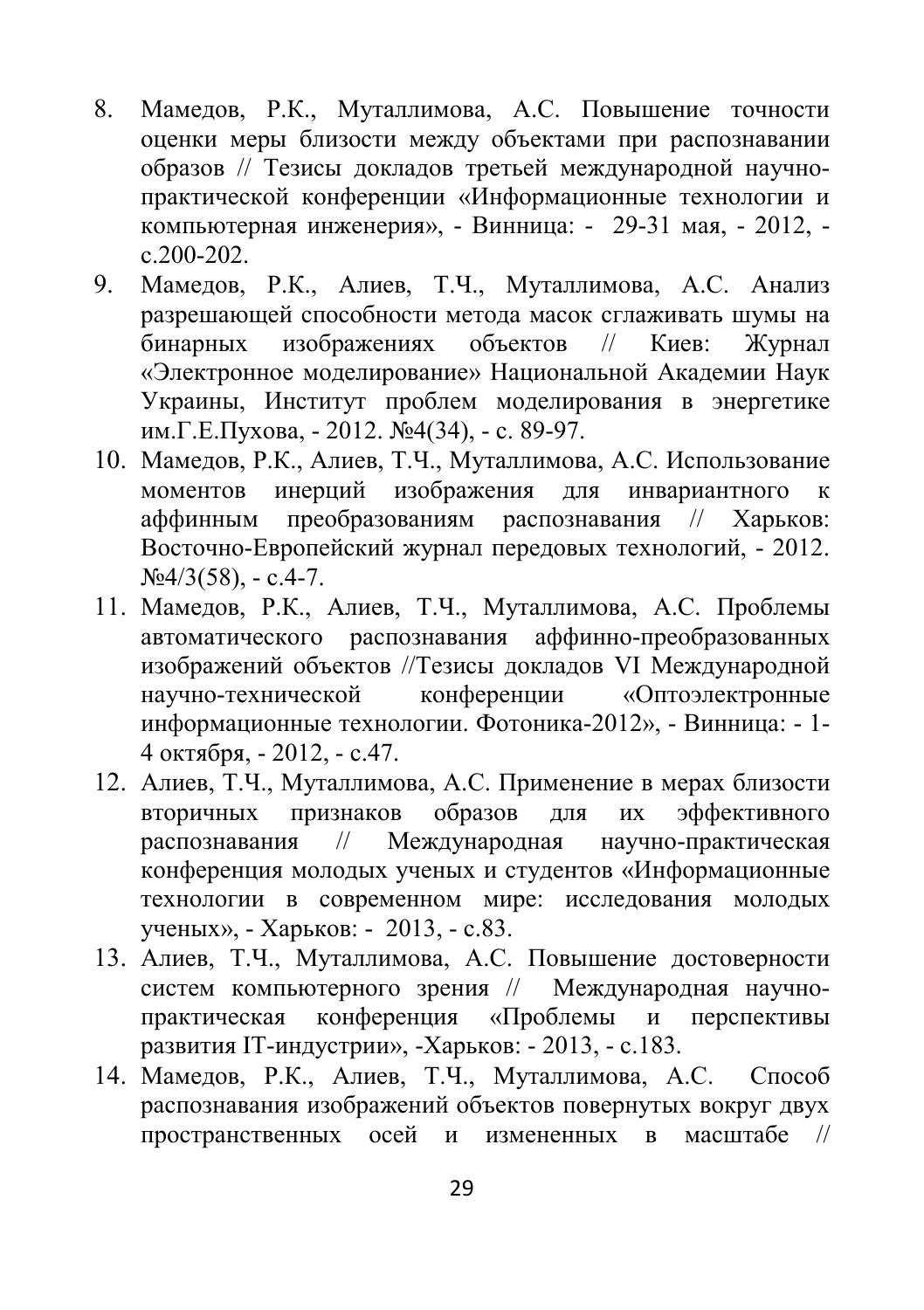Международная научно-практическая конференция«Проблемы и перспективы развития IT-индустрии», - Харьков 2015, - c.10.

- 15. Məmmədov, R.Q., Müstəvi figurların həndəsi parametrlərini ölçmək üçün qurğu, İxtira F2013 0005, Azərbaycan Respublikası / Mütəllimova A.S., Əliyev T.Ç.
- 16. Мамедов, Р.К., Муталлимова, А.С. Распознавание бинарных изображений объектов, подвергнутых аффинным преобразованиям // - Москва: Журнал «Информационные технологии», - 2016. №10,- с. 754-757.
- 17. Муталлимова, А.С. Применение систем технического зрения для поиска объектов автономными мобильными роботами // ХХ Республиканская научная конференция докторантов и молодых ученых, - Баку: - 2016, - c.264-266.
- 18. Mammadov, R.G., Aliyev,T.Ch., Mutallimova, A.S. Identification of spatial objects by their monochrome images of autonomous mobile robots. (Идентификация пространственных объектов по их монохромным изображениям автономными мобильными роботами) // - India: «International journal of engineering research and science», - 2016, №11, vol.2, - pp.125-128.
- 19. Mütəllimova, A.S. Fəza obyektlərinin təsvirlərə görə avtonom mobil robotlarla tanıma üsulu // Azərbaycan Ali Texniki Məktəblərinin Xəbərləri, - 2019, №2, s.87-92.
- 20. Mütəllimova, A.S. Təsvirlərin affin çevrilmələrinə invariant taninması // Ikinci Beynəlxalq Elmi-Praktiki Konfrans: Müasir İnformasiya, Ölçmə və İdarəetmə Sistemləri: Problemlər və Perspektivləri, - Bakı: - 2020, - s.288-290.
- 21. Mutallimova, A.S. The use of moment of inertia in recognition of invariant images to affine transformations // - Norway: "Norwegian Journal of development of the International science", - 2021, №59, vol.1, - pp.44-48.

### **The personal role of the author in the work with co-authors:**

The author's personal role in co-authored work:

 $[1,5,7,8,13,14,15,17]$  - noise leveling algorithm in binary images of objects;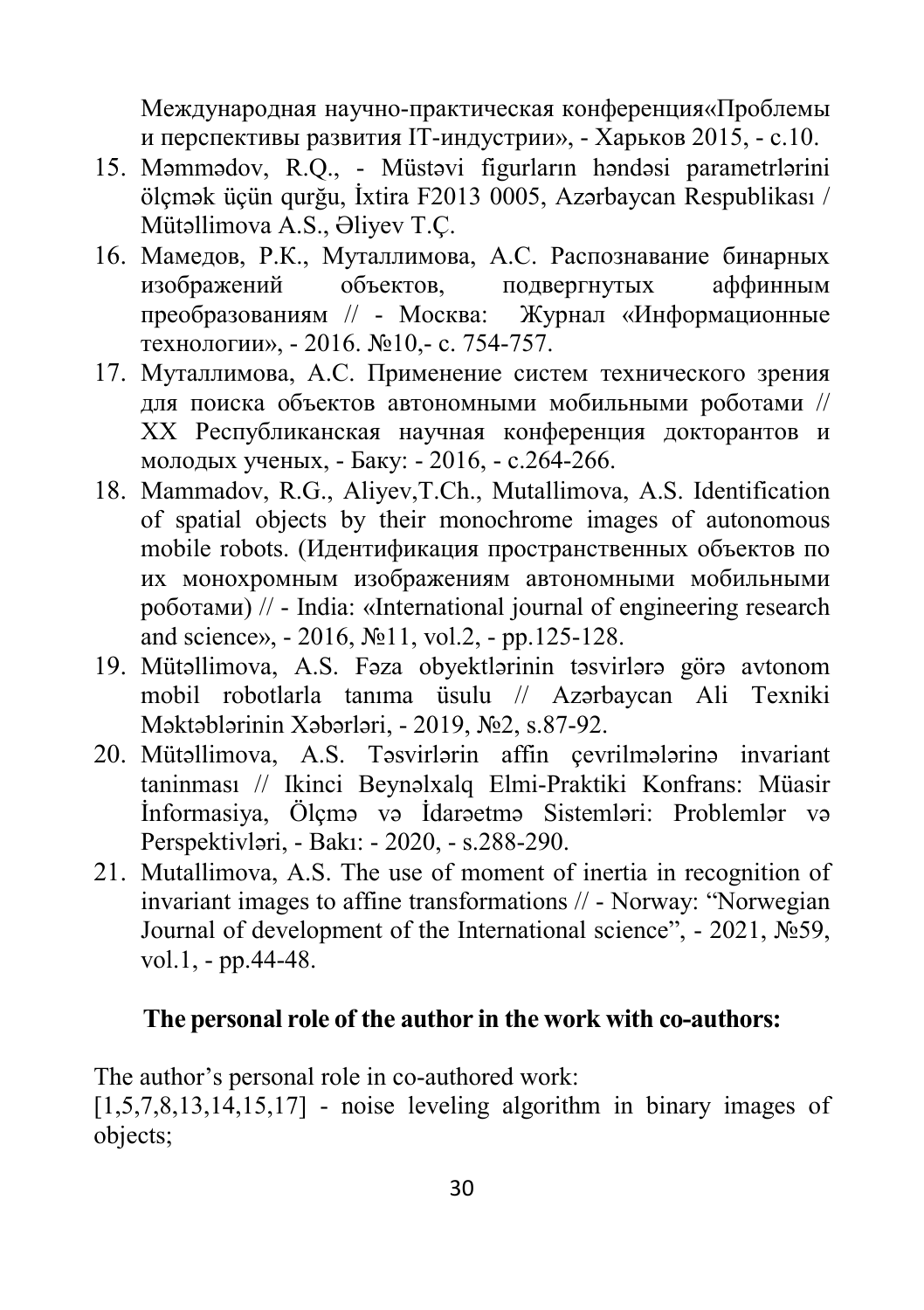The defense will be held on  $07$  june  $2022$ ,  $13^{00}$  at the meeting of rue dele  $[3,2,10]$  DISSCHATON COUNCIL attached  $\overline{M}$  insert  $\overline{S}$  between  $\overline{M}$ Republic of Azerbaijan, Sumgait State University

 $\frac{1}{2}$   $\frac{1}{2}$   $\frac{1}{2}$   $\frac{1}{2}$   $\frac{1}{2}$   $\frac{1}{2}$   $\frac{1}{2}$   $\frac{1}{2}$   $\frac{1}{2}$   $\frac{1}{2}$   $\frac{1}{2}$   $\frac{1}{2}$   $\frac{1}{2}$   $\frac{1}{2}$   $\frac{1}{2}$   $\frac{1}{2}$   $\frac{1}{2}$   $\frac{1}{2}$   $\frac{1}{2}$   $\frac{1}{2}$   $\frac{1}{2}$   $\frac{1}{2}$  Address:  $AZ$  5006, Sumgan, Azerbaijan

 $\frac{1}{2}$   $\frac{1}{2}$   $\frac{1}{2}$   $\frac{1}{2}$   $\frac{1}{2}$   $\frac{1}{2}$   $\frac{1}{2}$   $\frac{1}{2}$   $\frac{1}{2}$   $\frac{1}{2}$   $\frac{1}{2}$   $\frac{1}{2}$   $\frac{1}{2}$   $\frac{1}{2}$   $\frac{1}{2}$   $\frac{1}{2}$   $\frac{1}{2}$   $\frac{1}{2}$   $\frac{1}{2}$   $\frac{1}{2}$   $\frac{1}{2}$   $\frac{1}{2}$  m can be acquainted w

 $\ddot{\theta}$  disserted with a disserted the dissertation can be acquainted with a the library of the library of  $\ddot{\theta}$ Electronic version

The thesis was sent to the required ad

 $E$